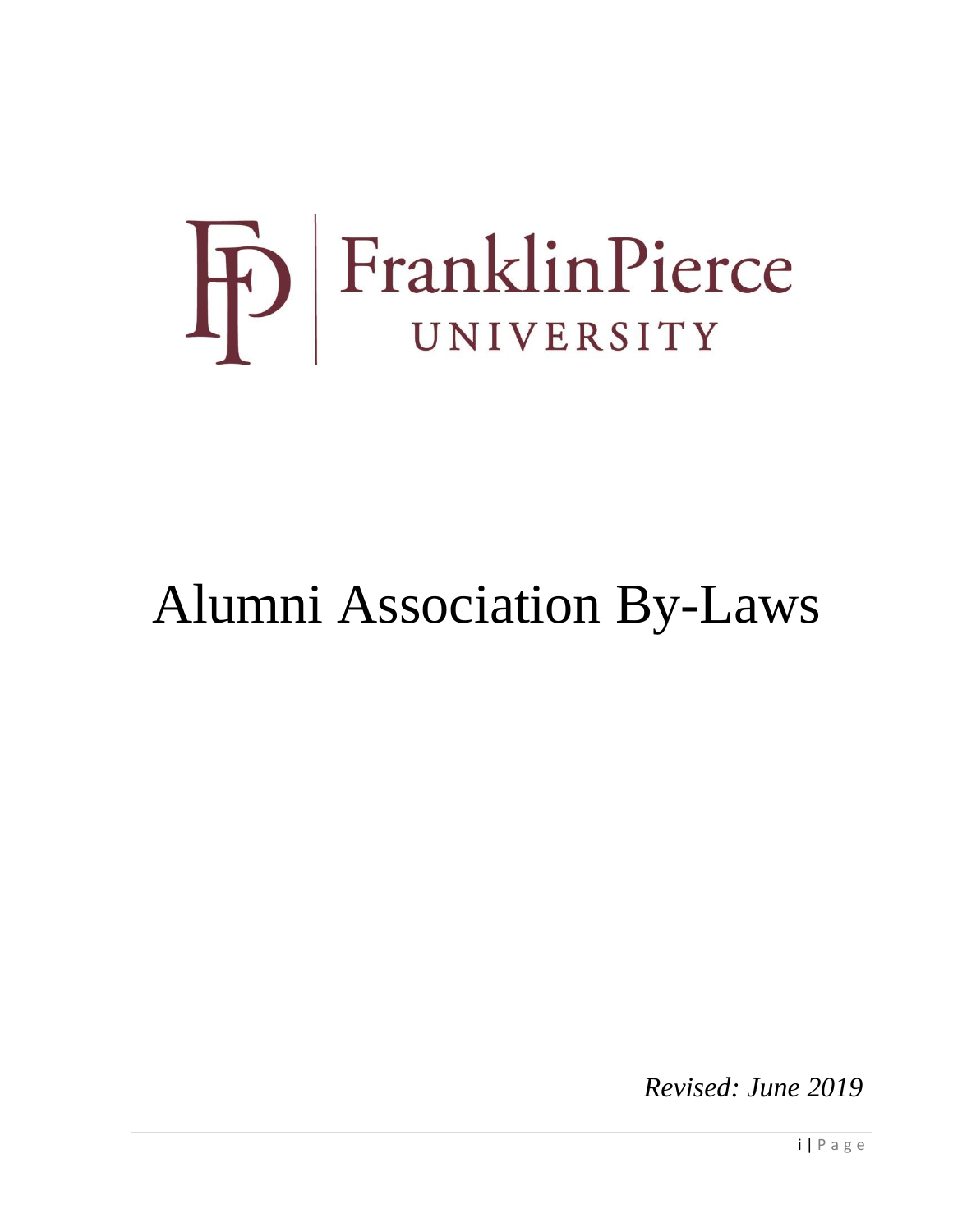# **TABLE OF CONTENTS**

| Article I - Association Mission, Membership, and Meetings      |                |  |  |  |
|----------------------------------------------------------------|----------------|--|--|--|
| Section 1 - Mission of the Alumni Association                  | $\mathbf{1}$   |  |  |  |
| Section 2 - Definition of a Franklin Pierce College/University |                |  |  |  |
| Alumnus                                                        | $\mathbf{1}$   |  |  |  |
| Section 3 – Association Member Rights and Privileges           | $\mathbf{1}$   |  |  |  |
| Section 4 - Alumni Association Annual Meeting                  | $\mathbf 1$    |  |  |  |
| Section 5 - Alumni Association Special Meetings                | $\overline{2}$ |  |  |  |
| Article II - Board of Directors                                |                |  |  |  |
| Section 1 - Mission of the Board of Directors                  | $\overline{2}$ |  |  |  |
| Section 2 – Function of the Board of Directors                 | 3              |  |  |  |
| Section 3 - Composition of the Board of Directors              | 3              |  |  |  |
| Section 4 - Responsibilities of the Board of Directors         | $\overline{4}$ |  |  |  |
| Section 5 - Regular Meetings of the Board of Directors         | 4              |  |  |  |
| Section 6 – Special Meetings of the Board of Directors         | 4              |  |  |  |
| Article III - Director Election                                |                |  |  |  |
| Section 1 - Communication of Openings                          | 5              |  |  |  |
| Section 2 - Self-nomination                                    | 5              |  |  |  |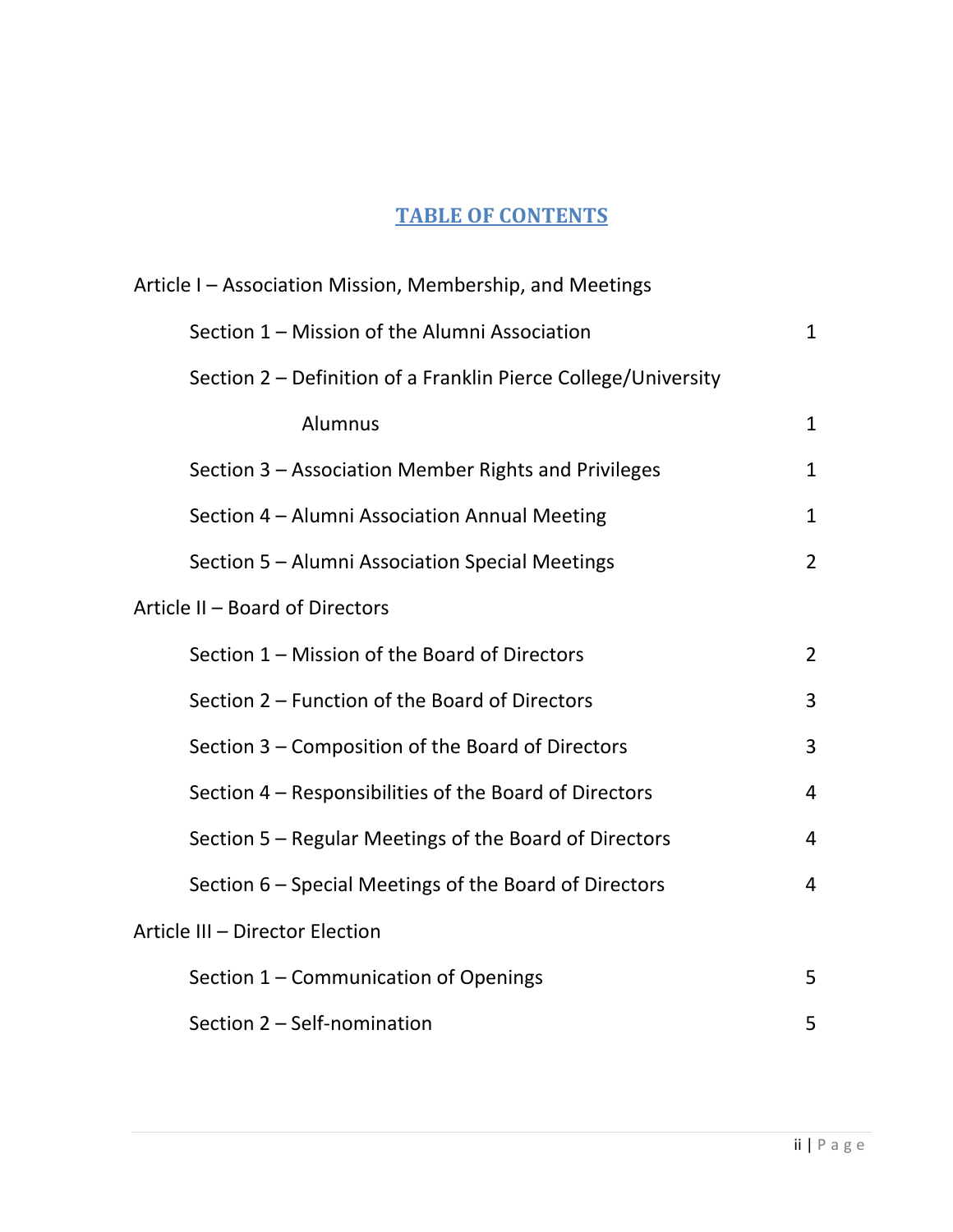|                               | Section 3 – Review of Self-nominations               | 5              |  |  |
|-------------------------------|------------------------------------------------------|----------------|--|--|
|                               | Section 4 - Election Process                         | 6              |  |  |
|                               | Article IV - Director Appointment                    |                |  |  |
|                               | Section 1 - Circumstances                            | $\overline{7}$ |  |  |
|                               | Section 2 - Term                                     | 7              |  |  |
|                               | Section 3 - Process                                  | 8              |  |  |
|                               | Article V – Director Attendance and Leave of Absence |                |  |  |
|                               | Section 1 - Attendance                               | 9              |  |  |
|                               | Section 2 – Leave of Absence                         | 9              |  |  |
| Article VI - Director Removal |                                                      |                |  |  |
|                               | Section $1 -$ Reasons                                | 10             |  |  |
|                               | Section 2 - Process                                  | 11             |  |  |
| Article VII - Officers        |                                                      |                |  |  |
|                               | Section 1 - Names                                    | 12             |  |  |
|                               | Section 2 - Term Limits                              | 12             |  |  |
|                               | Section 3 - Election                                 | 13             |  |  |
|                               | Section 4 - Responsibilities of the President        | 13             |  |  |
|                               | Section 5 - Responsibilities of the Vice-Presidents  | 14             |  |  |
|                               | Section 6 - Removal                                  | 15             |  |  |
| Article VIII - Committees     |                                                      |                |  |  |
|                               | Section 1 - Committee Membership                     | 16             |  |  |
|                               | Section 2 - Executive Committee                      | 16             |  |  |
|                               |                                                      |                |  |  |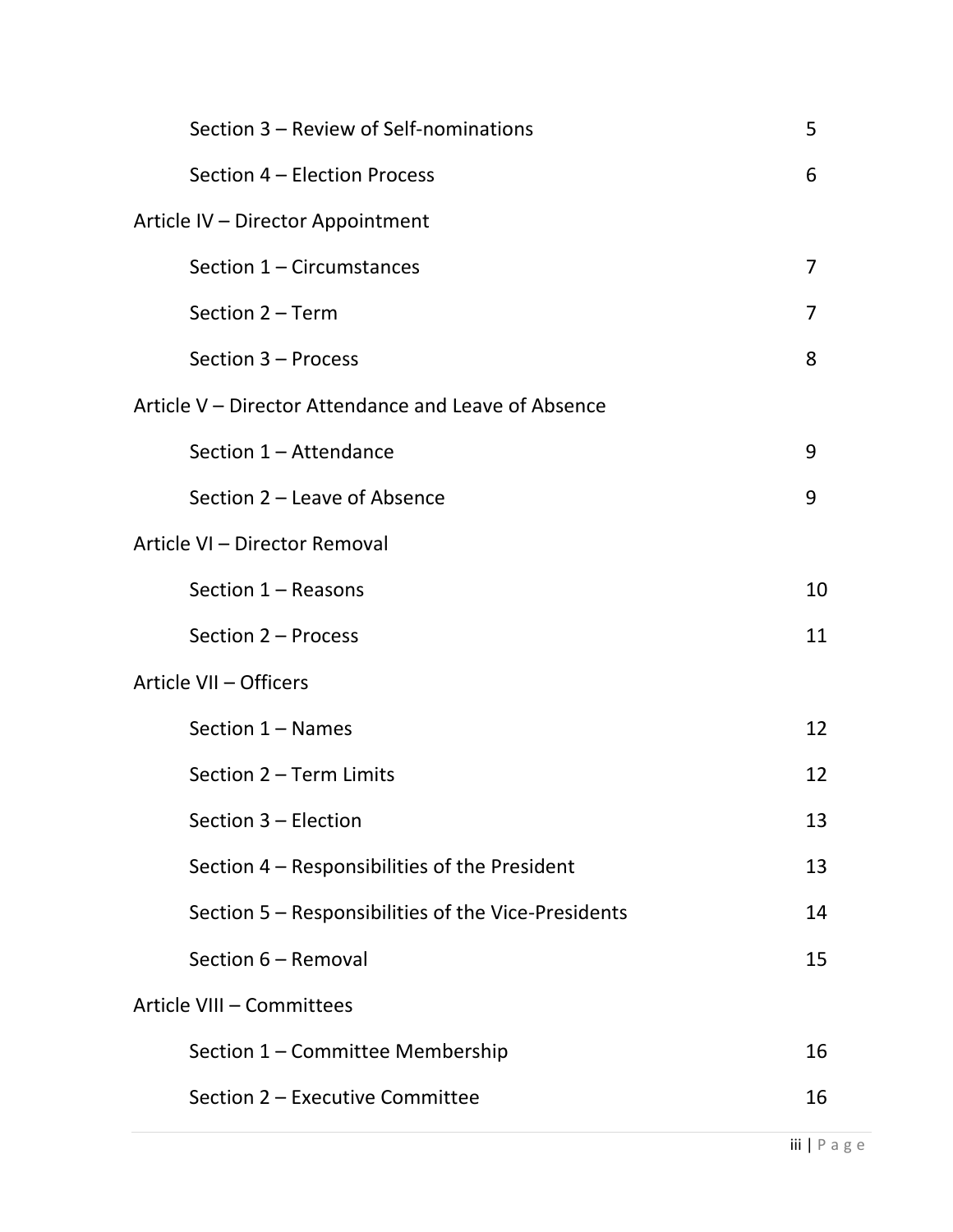|                                                  | Section 3 – Academic Relations Committee                 |    |
|--------------------------------------------------|----------------------------------------------------------|----|
|                                                  | Section 4 – External Relations Committee                 | 18 |
|                                                  | Section 5 – Membership, By-laws, and Elections Committee | 18 |
|                                                  | Section 6 – Alumni Reunion Weekend Committee             | 19 |
| Article IX – Amendment and Suspension of By-Laws |                                                          | 20 |
| Article X – Effective Date                       |                                                          |    |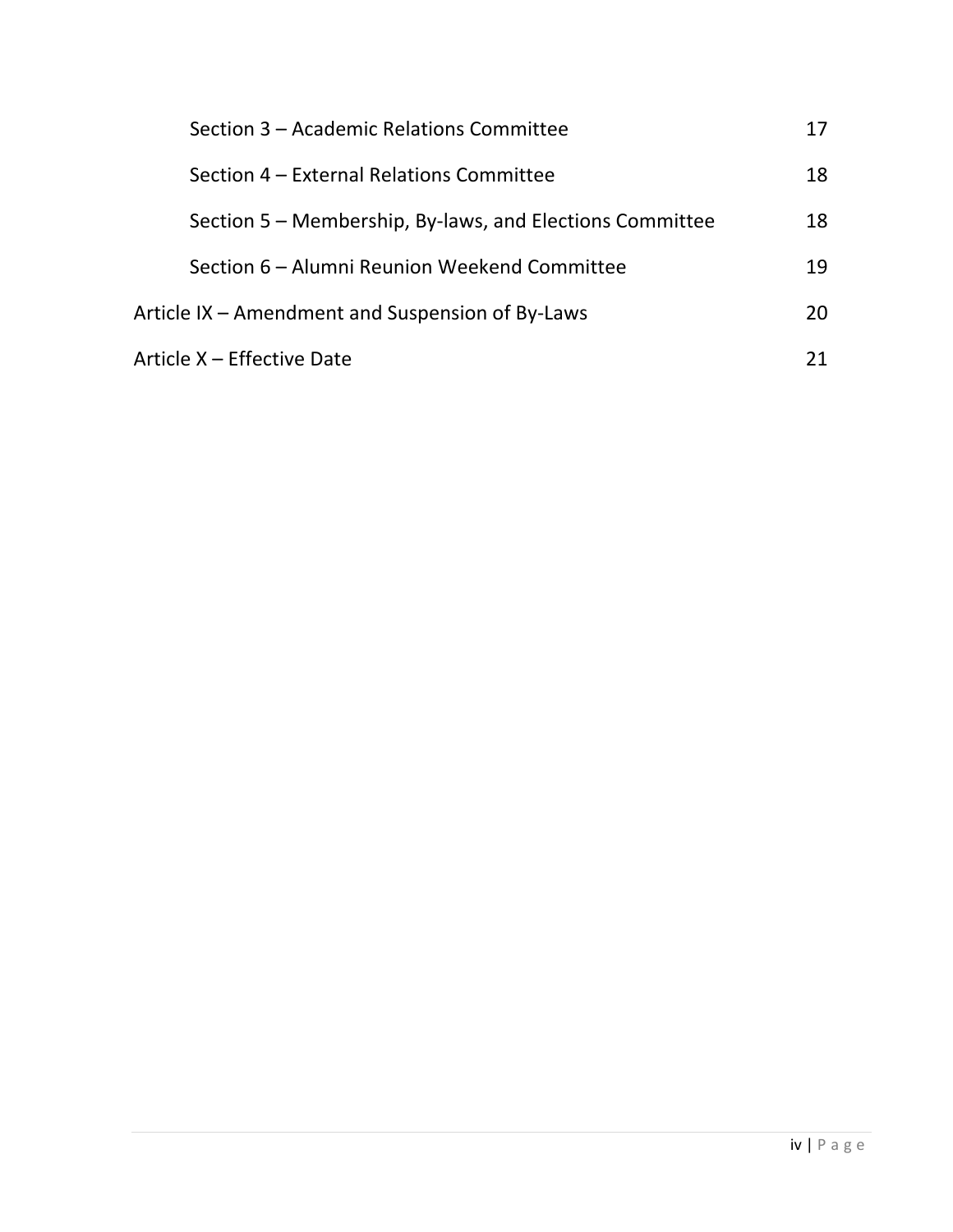# **Article I. Association Mission, Membership, and Meetings** Section 1 – Alumni Association Mission

The mission of the Alumni Association, as stated in the Articles of Association, is to promote the general welfare of Franklin Pierce University; to develop an enduring interest in all affairs the University through its alumni, undergraduates, former students, and friends; and to develop an organization which shall be the means of creating and maintaining the close association of Franklin Pierce University men and women.

#### Section 2 – Definition of a Franklin Pierce College/University Alumnus

A bona fide alumnus shall be defined as an individual who has received a two-year, four-year, or graduate degree or has completed a recognized certificate program from Franklin Pierce College, Franklin Pierce University, (as confirmed by the Franklin Pierce University Registrar's Office) or the Physical Therapy program at Notre Dame College (as confirmed by the Franklin Pierce University Graduate Studies Office).

#### Section 3 – Member Rights and Privileges

Members of this association (as described in Section 2, above) shall have all the benefits and privileges of membership, including one vote in all alumni elections and at all membership meetings, and shall be eligible for appointment to committees and to hold office in accordance with these bylaws.

# Section 4 – Alumni Association Annual Meeting

The annual meeting of the Alumni Association shall be held on the Rindge Campus during the annual Alumni and Reunion Weekend with a quorum consisting of 20 members of the Alumni Association.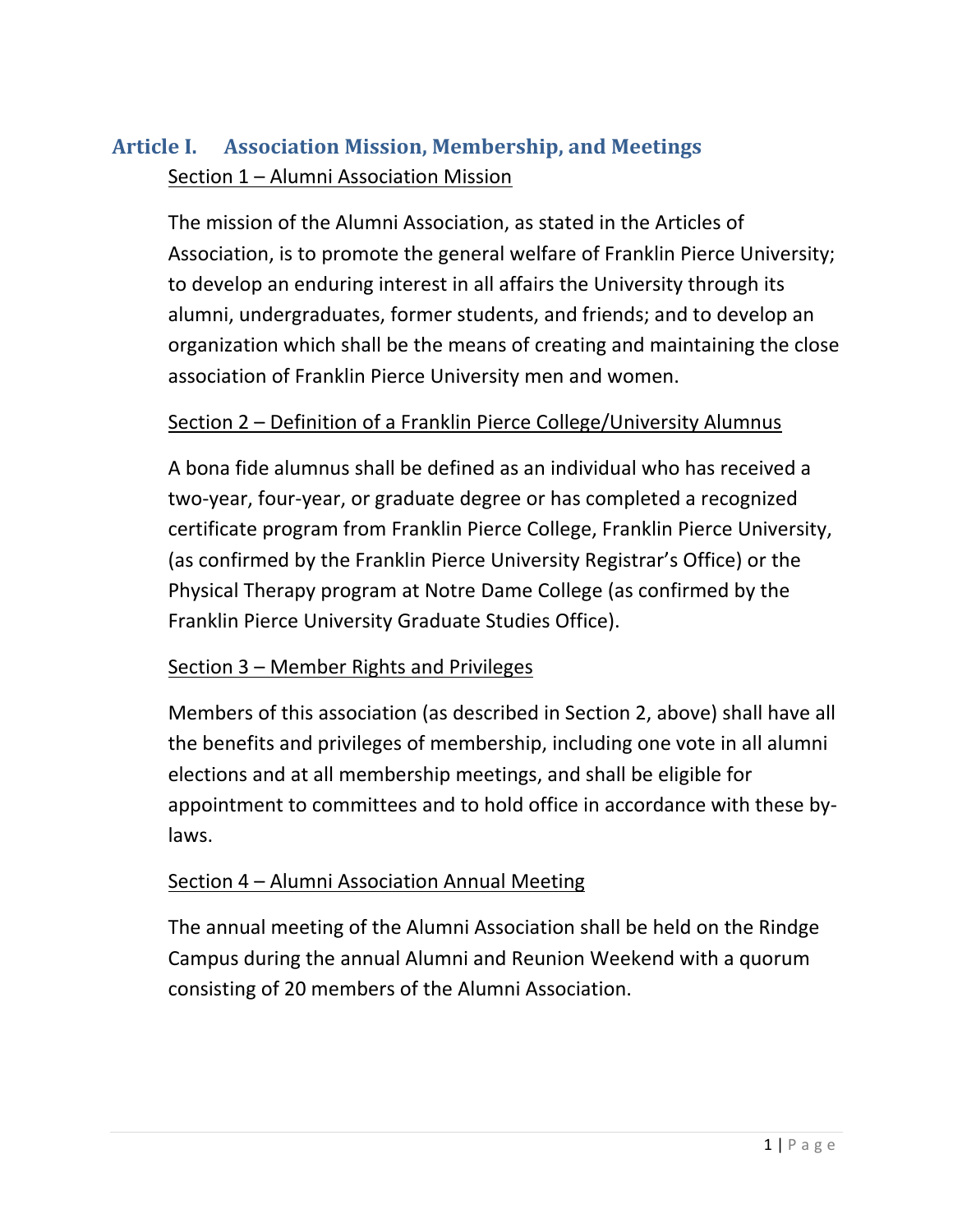#### Section 5 – Alumni Association Special Meetings

- A. A special meeting of the Alumni Association may be called at any time by any of the following to discuss a specific issue relevant to the management of the Alumni Association:
	- The President of the Alumni Association
	- A majority of the members of the Alumni Association Board of Directors
	- A written request from at least 25 members of the Alumni Association
- B. The specific issue to be discussed must be clearly stated in the request for the special meeting.
- C. The meeting date shall be established by the President of the Alumni Association when the formal request is received.
- D. The Alumni Relations Office shall announce the special meeting with no less than two (2) weeks' notice to the members of the Alumni Association on the alumni web site and in writing to the requesting parties and the members of the Alumni Association Board of Directors.
- E. Twenty (20) members of the Alumni Association shall constitute a quorum at the special meeting.

# **Article II. Board of Directors**

#### Section I - Mission

The mission of the Board of Directors of the Franklin Pierce University Alumni Association is to serve alumni, and in doing so strengthen the bonds between alumni and the University. It shall also serve Franklin Pierce University and its students in support of the University's mission statement.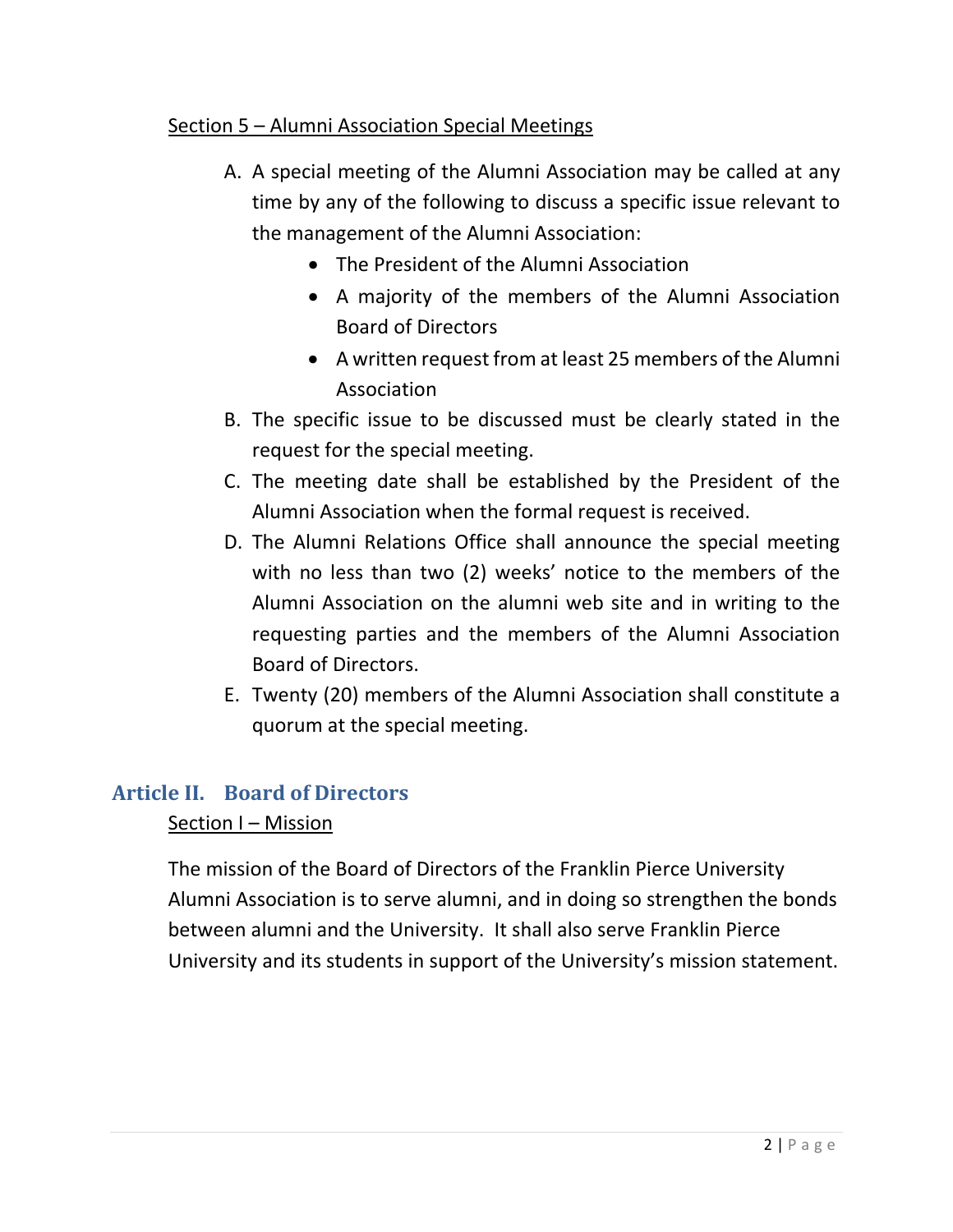#### Section 2 – Function

The function of the Alumni Association Board of Directors shall be to manage the affairs of the Alumni Association, and it shall have all necessary powers to fulfill this function.

#### Section 3 – Composition

- A. There shall be no more than twenty-one (21) seats on the Alumni Association Board of Directors.
- B. The seats shall be allotted as follows: seventeen (17) seats for Rindge Campus alumni and four (4) seats for Satellite Campus alumni. An alumnus/na who has graduated from both the Rindge Campus and a Satellite Campus may fill a seat from either group.
- C. In the event a seat from either group remains open after a regularly scheduled election or becomes open due to resignation of a board member or any other reason, that seat may be filled by an alumnus/na from either group according to the procedure specified in Article IV, below.
- D. The term of office for a member of the Alumni Association Board of Directors is three (3) years. A board member may serve two (2) consecutive three (3) year terms. At the end of the second consecutive three (3) year term a board member must leave the board for a period of one (1) year before seeking election to another term.
- E. Alumni Association Board Member terms of office shall be staggered so that not more than one-third (1/3) of the board members have terms expiring in any one (1) year to maintain continuity.
- F. Alumni who maintain a fee for service or payroll relationship with Franklin Pierce University cannot serve as members of the Alumni Association Board of Directors.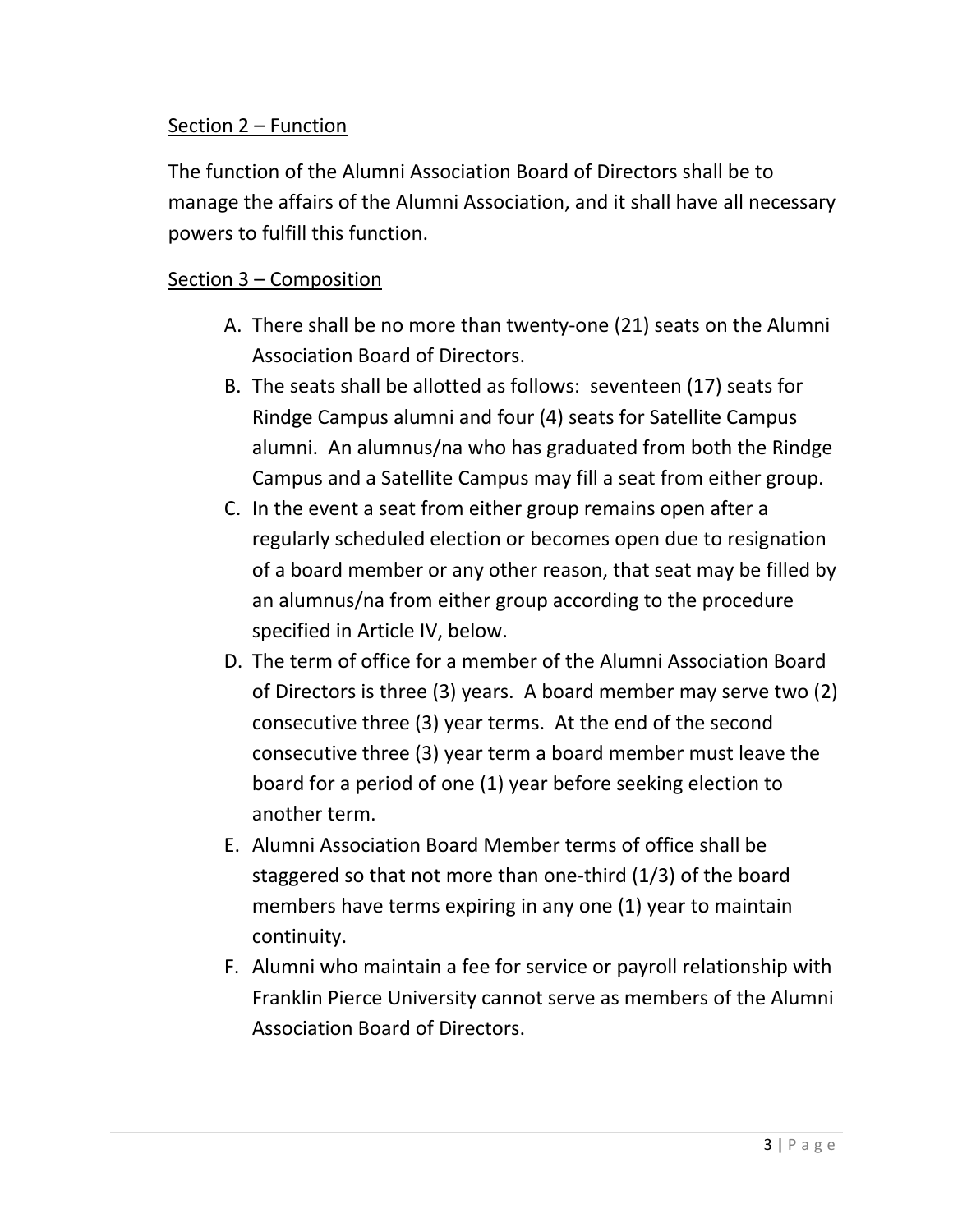#### Section 4 - Board Member Responsibilities

- A. Attend all regular and special meetings of both the Alumni Association Board of Directors and the Alumni Association.
- B. Serve on at least one (1) standing committee with the exception of the Vice-Presidents (who serve on the Executive Committee).
- C. Support Franklin Pierce University financially by making at least one (1) contribution to the Franklin Pierce University Pierce Fund in each fiscal year. The amount of such contribution is at the discretion of the individual board member.
- D. Engage non-members of the Board of Directors to become involved in activities and committees of the Alumni Association.

#### Section 5 – Regular Meetings of the Alumni Association Board of Directors

- A. Regular meetings of the Alumni Association Board of Directors shall be held a minimum of three (3) times per calendar year on such dates and times as are jointly established by the Board of Directors and the Alumni Relations Office.
- B. The annual organization meeting shall be the next scheduled board meeting after the meeting at which elections are held for Alumni Association Board Members and Officers. Newly elected board members and officers shall take the positions at the organizational meeting.
- C. Meeting dates, times, and locations shall be posted on the alumni web site.
- D. A regular meeting shall be called to order and conduct business so long as a simple majority of actively serving board members (not including those on leave) is present.

#### Section 6 – Special Meetings of the Alumni Association Board of Directors

A. A special meeting of the Alumni Association Board of Directors may be called at any time by the President of the Alumni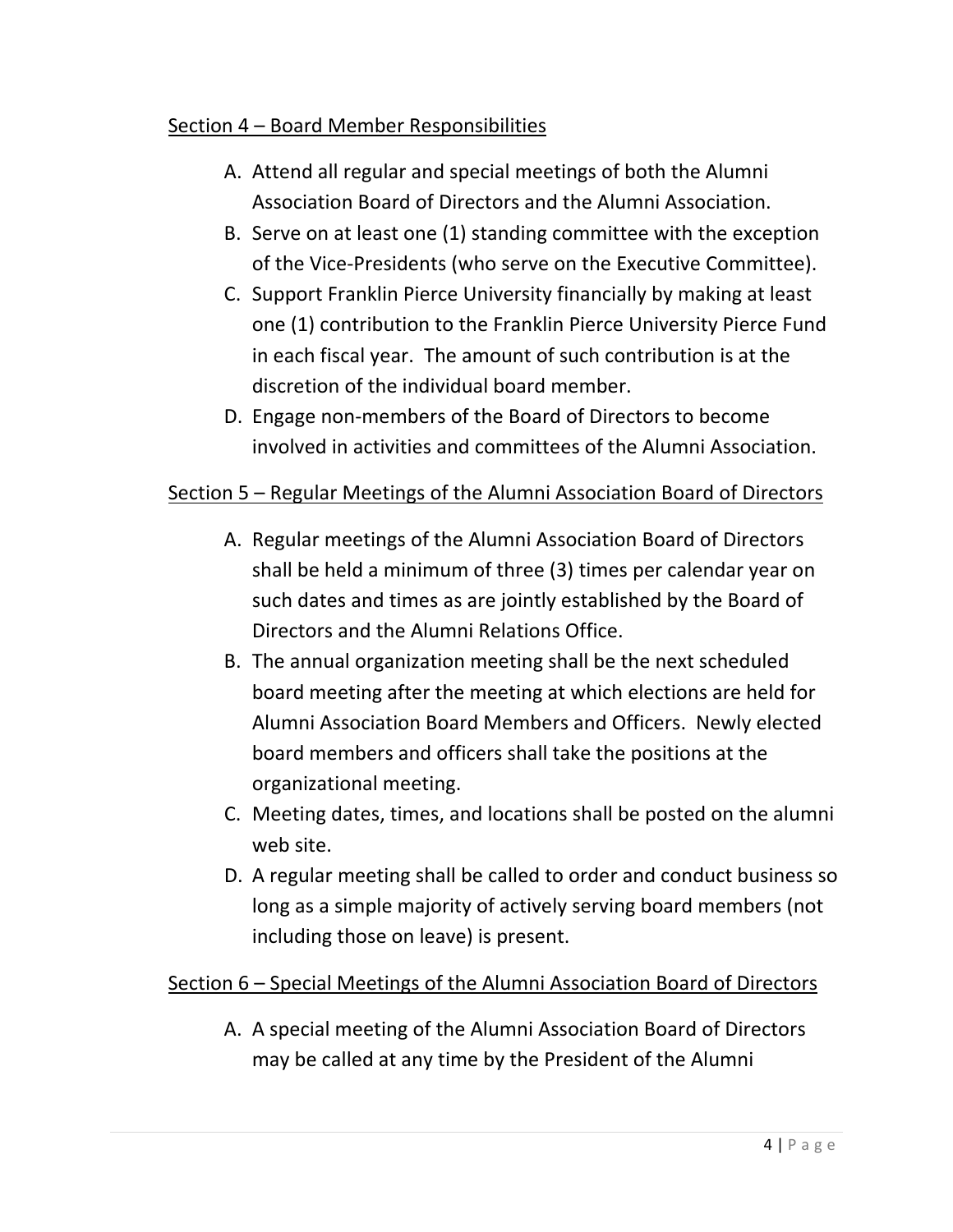Association or upon written request from at least six (6) members of the Board of Directors to discuss a specific issue.

- B. The specific issue to be discussed must be clearly stated in the request for the special meeting.
- C. The meeting date shall be established by the President of the Alumni Association when the formal request is received.
- D. The Alumni Office shall announce the special meeting in writing with no less than two (2) weeks' notice to the members of the Board of Directors.
- E. No less than one-half (1/2) of the members of the Alumni Association Board of Directors shall constitute a quorum at the special meeting (not including those on leave of absence).

# **Article III. Director Election**

# Section 1 – Communication of Openings

Openings for seats on the Alumni Association Board of Directors shall be communicated to the entire alumni population no later than 120 days prior to the election. Such communication shall include print media, internet notification, and social media sites as determined by the Membership, By-Laws, and Elections Committee.

# Section 2 – Self-nomination

Eligible alumni wishing to be considered for nomination should complete the self-nomination form on the Alumni Association web page no later than 60 days prior to the election.

# Section 3 – Review of Self-nominations

The Membership, By-Laws, and Elections Committee will review all selfnominations for proper eligibility no later than 30 days prior to the election.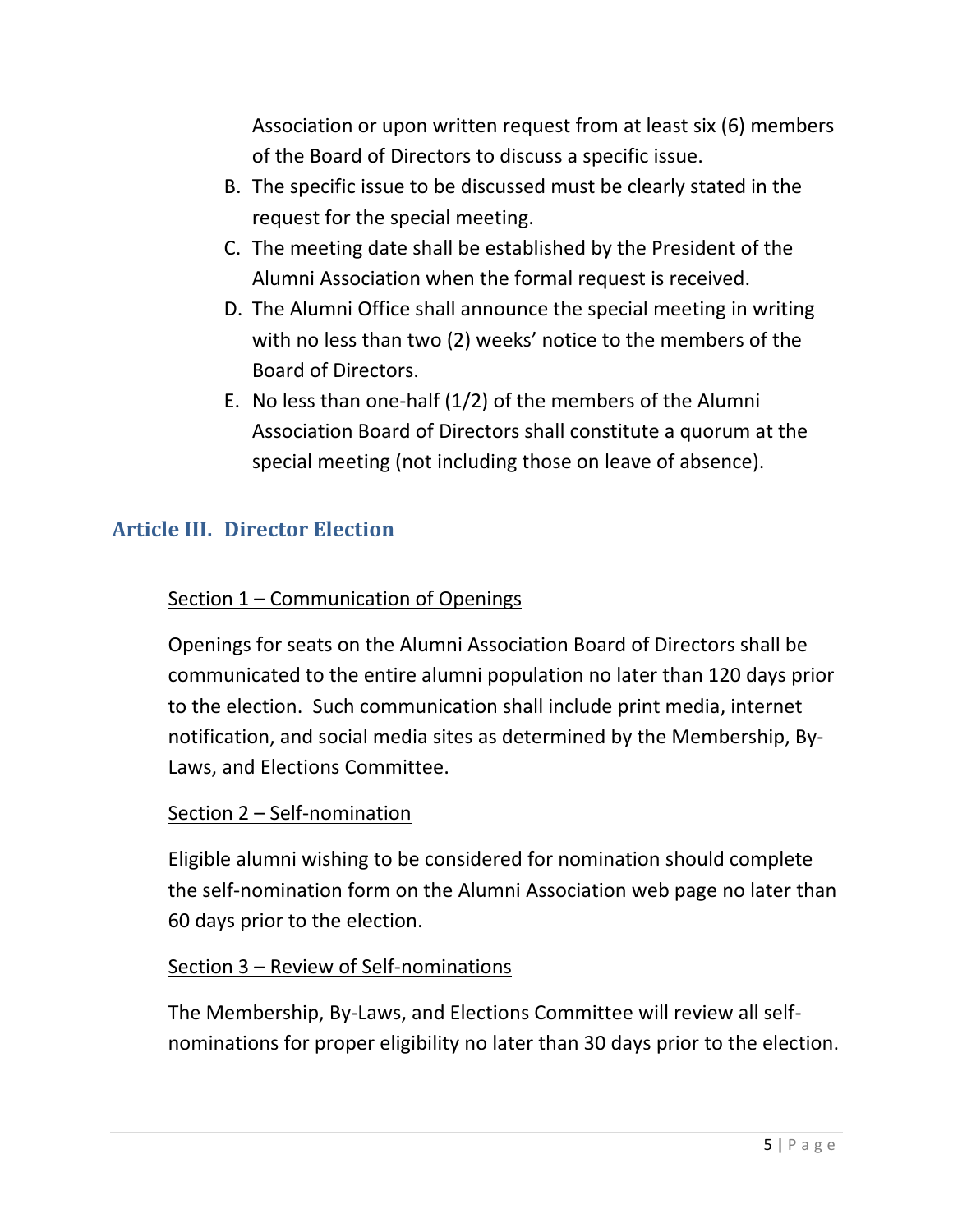#### Section 4 – Election Process

- A. Elections for the Alumni Association Board of Directors will take place during the Spring Meeting. Absentee voting by electronic means will be made available prior to the meeting and will close no later than one (1) week prior to the meeting.
- B. Ballots will be divided into two (2) sections, one for candidates for seats designated for Rindge graduates, and one for candidates for seats designated for Satellite Center graduates. The candidates in each section will be listed alphabetically. The available seats will be awarded to the candidates receiving the most votes.
- C. Election results will be tabulated at the Spring Meeting by designated representatives of the Membership, By-Laws, and Elections Committee. The results will be certified by the full Board of Directors immediately following the tabulation.
	- 1. The results of the election will be communicated to the Alumni Association membership no later than thirty (30) days after the Spring Meeting. Two forms of electronic communication will be used for this purpose.
	- 2. Any member of the Alumni Association wishing to dispute the results of the election must do so within seven (7) days of communication of the results of the election. Written notification of such dispute shall be directed to the Vice-President of Membership, By-Laws, and Elections, who will acknowledge receipt of the notification of dispute within ten (10) days. The Membership, By-Laws, and Elections Committee will review the dispute and determine a resolution no later than thirty (30) prior to the next meeting of the Alumni Association Board of Directors. The decision of the committee will be final and will be communicated to all parties involved as soon as is practical after the decision has been made.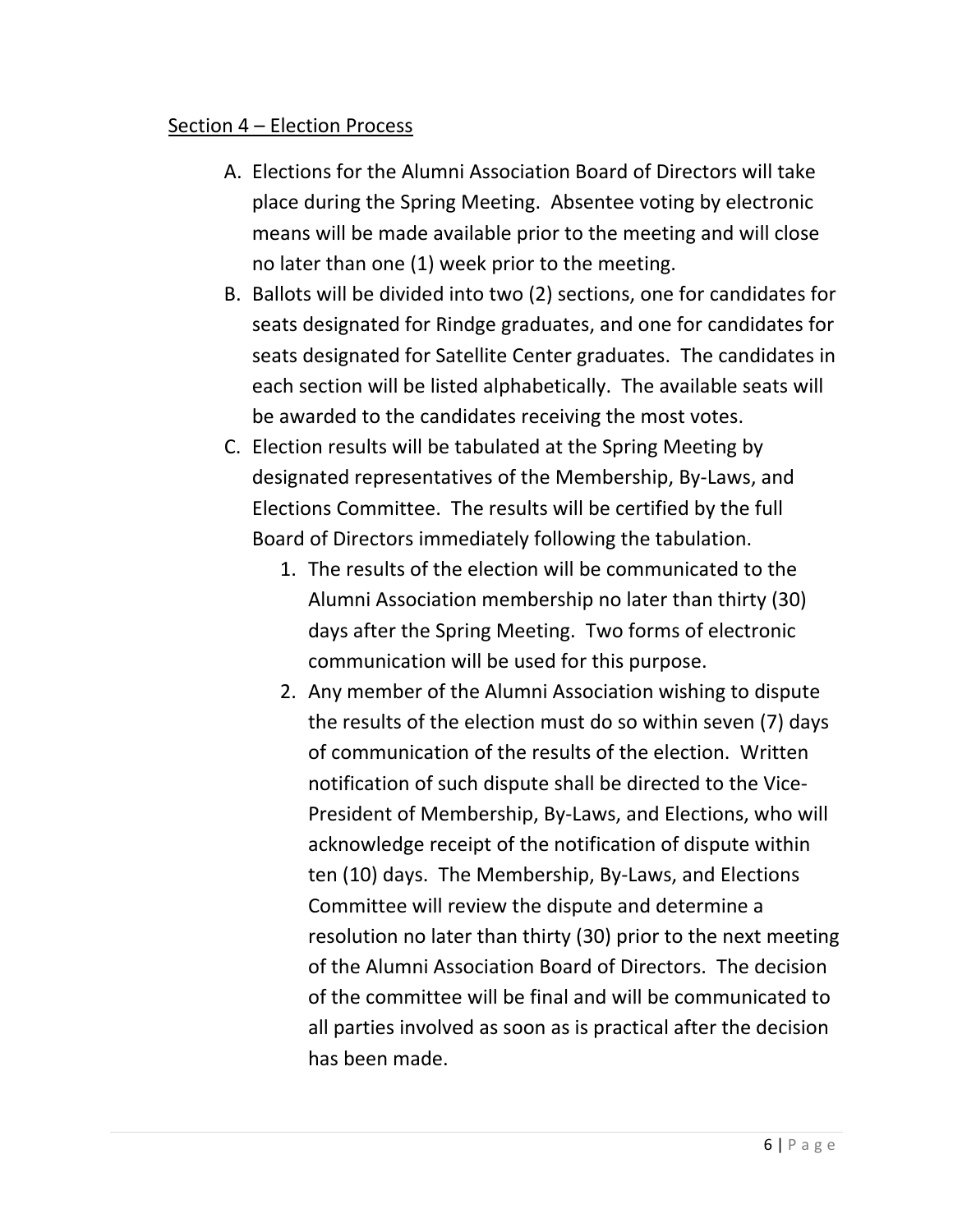- D. Candidates not present will be notified of the election results by the President of the Alumni Association within one (1) week after the Spring Meeting. Orientation materials shall be sent by the Alumni Office to newly elected board members within thirty (30) days of the Spring Meeting.
- E. Newly elected board members shall take their seats at the next regularly scheduled board meeting after the election.
- F. If a new board member is not able to take his/her seat, the seat will be given to the runner-up. If there is no runner-up the provisions of Article IV will apply.

# **Article IV. Director Appointment**

# Section 1 – Circumstances

Appointments to the Alumni Association Board of Directors shall only be made in the following circumstances:

- A. An available seat is not filled by the regular election process (see Section 3, H, below), or
- B. A director resigns, is removed under Article V, below, or is otherwise no longer able to fulfill his/her duties as a board member.

# Section 2 – Term

In the case of Section 1, A, above, the appointment shall be for the full three (3) year term of the unfilled seat. In the case of Section 1, B, above, the appointment shall be for the remaining portion of the director being replaced.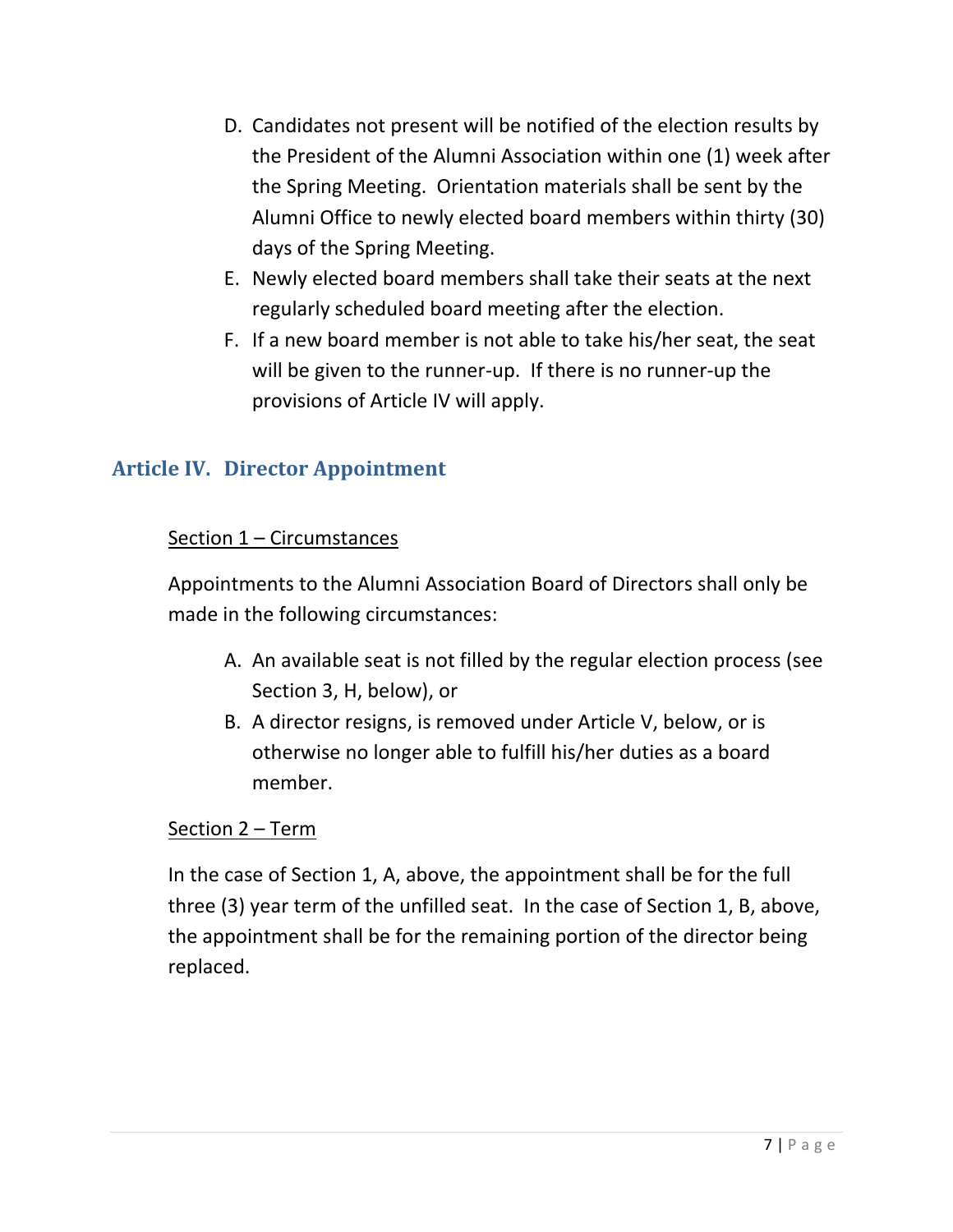#### Section 3 – Process

- A. An open position on the Board of Directors to be filled by appointment shall be announced as stated in Article III, Section 1, above, except that the 120 day interval shall not apply.
- B. The deadline for submitting self-nominations shall be two (2) weeks from the date of the announcement of the vacancy.
- C. Within two (2) weeks of the deadline for submitting selfnominations, the Executive Committee of the Alumni Association Board of Directors shall review all self-nominations received and determine which candidate(s) shall be submitted to the full Board of Directors for a vote.
- D. Biographical information on the candidate(s) shall be provided to the full Board of Directors no later than one (1) week prior to the meeting at which the voting is to take place.
- E. Voting by the full Board of Directors shall take place at the next regularly scheduled board meeting or at a special board meeting as determined by the Executive Committee. A two-thirds (2/3) vote of the board members attending the meeting is required for approval of the appointment.
- F. The President of the Alumni Association shall notify the candidate(s) of the result of the election within one (1) week of the meeting at which the voting takes place. The newly appointed member(s) shall assume their duties immediately upon notification by the President of the Alumni Association.
- G. Orientation materials shall be sent to the newly appointed board member(s) by the Alumni Office within two (2) weeks after the candidate(s) have been notified of the results by the President of the Alumni Association.
- H. In the event that the opening(s) on the Alumni Association Board of Directors are the result of a seat(s) not being filled by the normal election process, the Alumni Association Board of Directors may fill the opening(s) at the Spring Meeting where the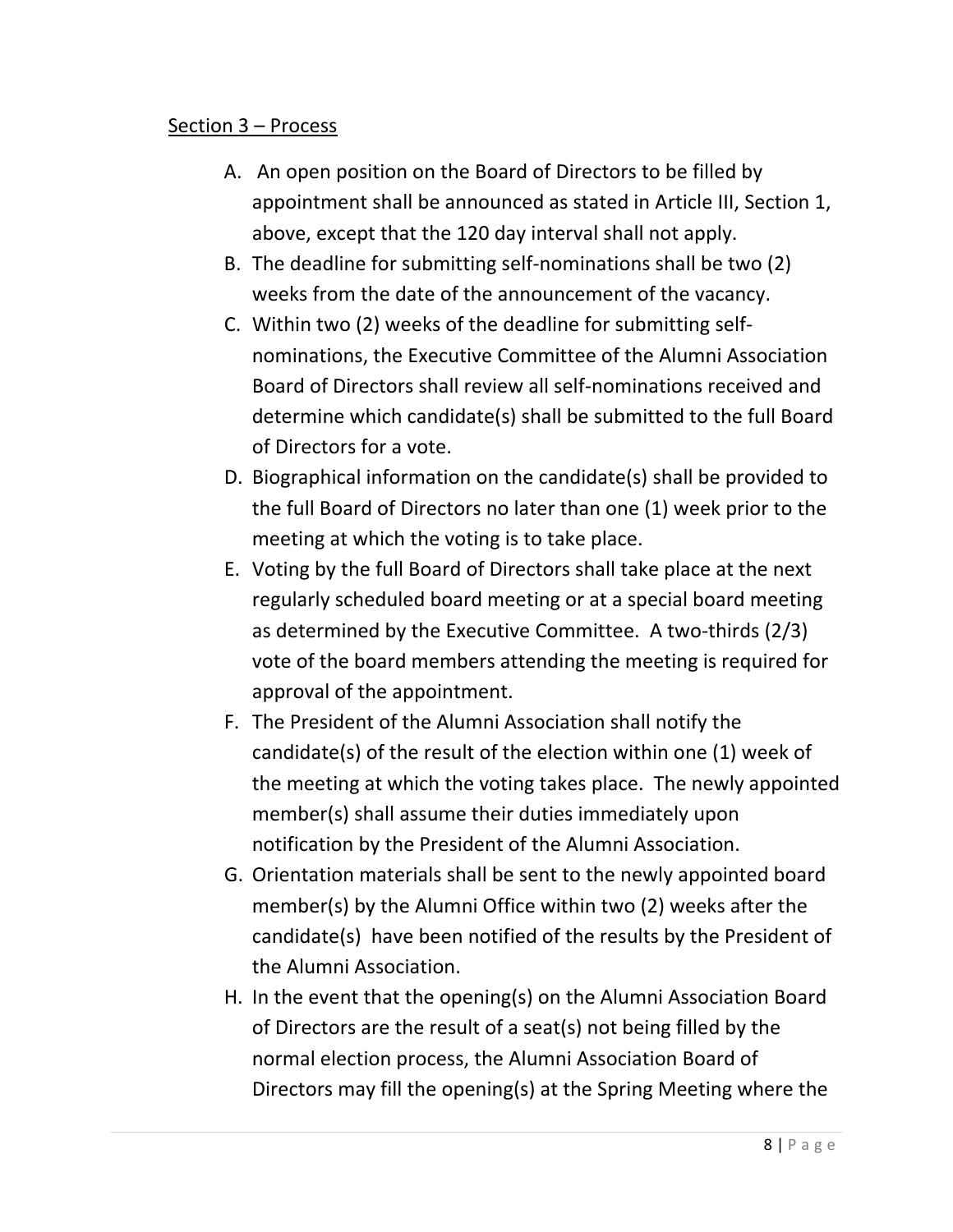regular election has taken place if qualified candidates are available at that time.

# **Article V. Director Attendance and Leave of Absence**

#### Section 1 – Attendance

- A. A board member who misses three (3) consecutive meetings at any point during a three (3) year term of office, without being excused from any meeting by the Executive Committee, will be deemed to have resigned from the Board of Directors and may be replaced under the procedures specified in Article IV, above.
- B. A board member who wishes to be excused from attending any meeting must make a request to the President of the Alumni Association no later than one (1) week prior to the meeting, except in cases of last minute illness or emergency involving the board member or a member of the board member's family. Such absence must be approved by a majority vote of the Executive Committee.
- C. A board member may attend one (1) meeting per program year via electronic means. A request to attend a meeting electronically must be made to the President of the Alumni Association no later than one (1) week prior to the meeting and must be approved by a majority vote of the Executive Committee.

#### Section 2 – Leave of Absence

A. A board member or officer may request a leave of absence for a period not greater than six (6) months. Such request must be made in writing to the President of the Alumni Association. If the officer requesting the leave of absence is the President, the request shall be directed to the Alumni Relations Director.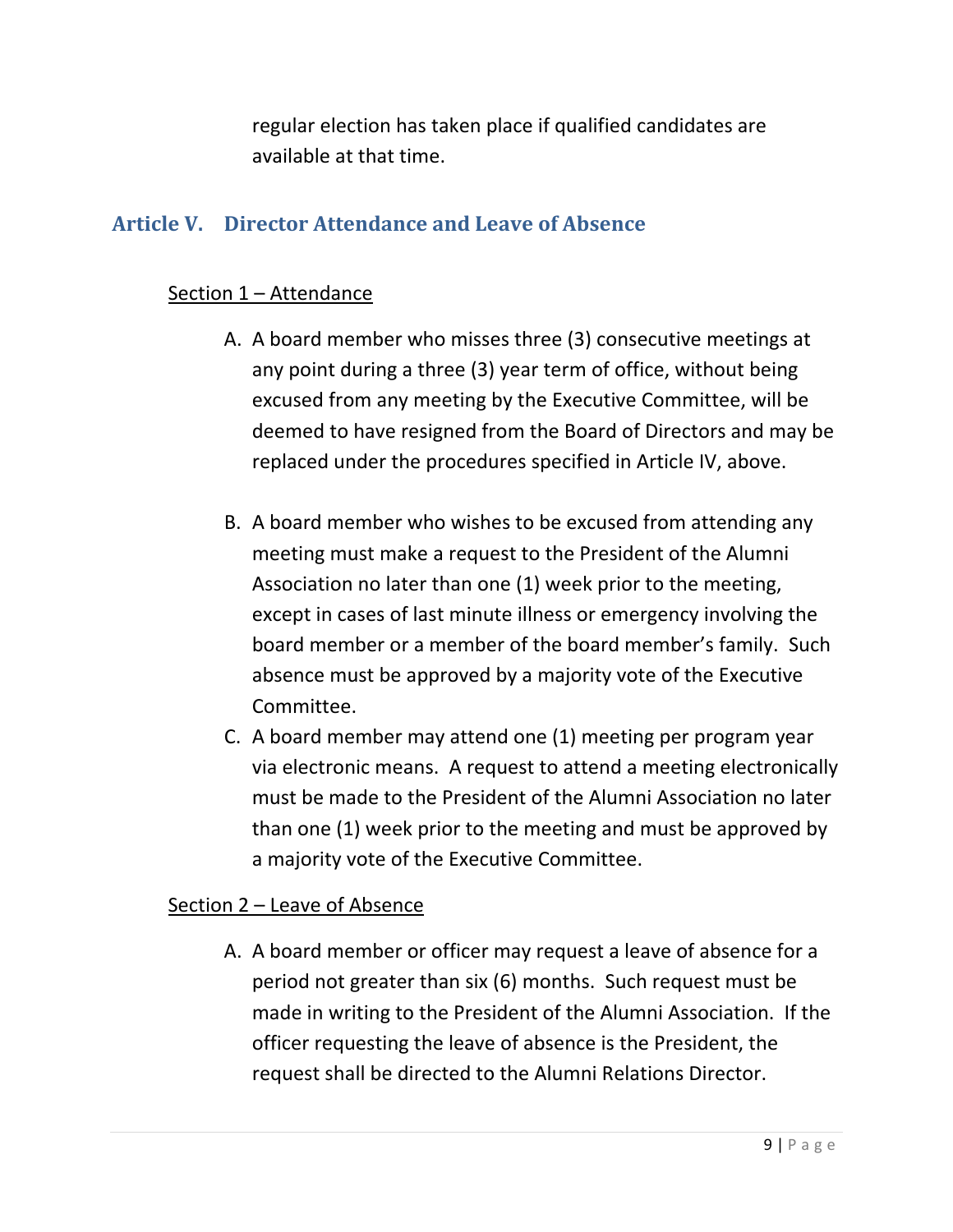- B. Approval of the request will be determined by the Executive Committee on a case by case basis. The Executive Committee will make a decision on the request within two (2) weeks of receipt of the request by either the President or Alumni Relations Director.
- C. The President will provide written approval or denial of the request within two (2) weeks of the decision by the Executive Committee. If the request was for a leave of absence by the President, the written approval or denial will come from the Alumni Relations Director.
- D. Only one (1) leave of absence shall be granted to a board member or officer in any term of office.
- E. In the event of an officer being granted a leave of absence, the Executive Committee shall appoint an interim chair of that officer's committee for the leave of absence period. If the officer being granted a leave of absence is the President, the Executive Committee shall choose an interim President as well as an interim chair for the committee of the officer who will be interim President. In the event of a tie choosing the interim President, the Alumni Relations Director shall break the tie.
- F. With respect to any of the above paragraphs in this section, should the position of Alumni Relations Director by vacant, the Vice-President for Institutional Advancement shall perform the specified functions.

# **Article VI. Director Removal**

#### Section 1 – Reasons

- A. A member of the Alumni Association Board of Directors may be removed for the following reasons:
	- 1. Failure to perform the duties required of committee members of any committee on which the board member is serving.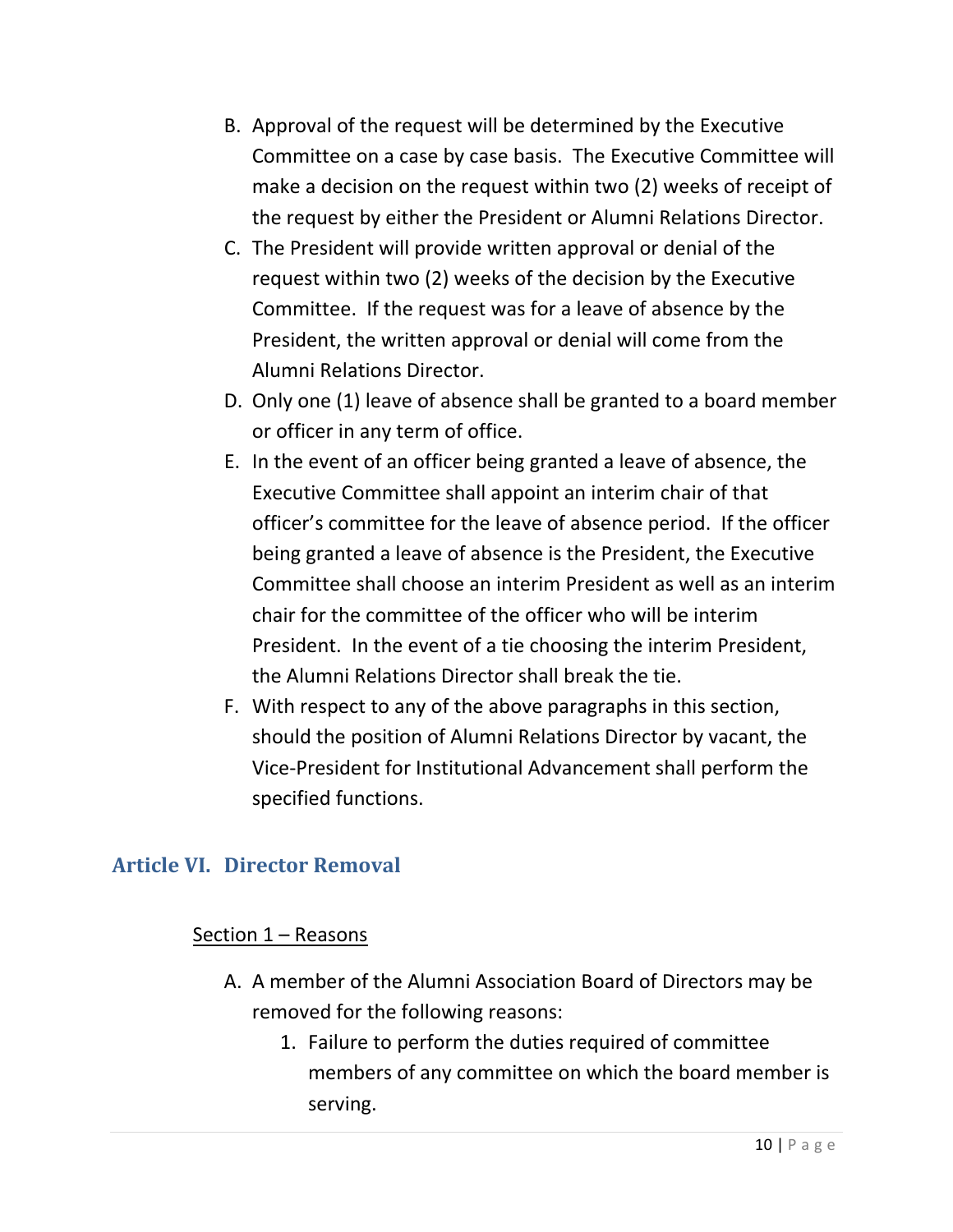- 2. Failure to abide by the by-laws of the Alumni Association.
- 3. Failure to act or conduct oneself in a professional manner while acting as a member of the Alumni Association Board of Directors or committing any act that reflects negatively on the Alumni Association Board of Directors or Franklin Pierce University.

#### Section 2 – Process

- A. A motion to remove a member of the Alumni Association Board of Directors must be approved by a three-fourths (3/4) vote of the entire Board of Directors (not including any board members on leave of absence).
- B. Upon approval of a motion to remove a member of the Alumni Association Board of Directors a hearing date will be established for examination of the issues involved.
- C. A minimum of two (2) weeks' notice of the date, time, and location of the hearing will be provided to the members of the Alumni Association Board of Directors (not including any board members on leave of absence).
- D. The required quorum for the hearing shall consist of one-half (1/2) the members of the board (not including any board members on leave of absence but including the board member being considered for removal).
- E. A three fourths (3/4) written ballot vote of the members present at the hearing shall be required for removal of the board member.
- F. The member being considered for removal shall be notified in writing by the President of the Alumni Association of the decision within seven (7) business days of the hearing unless the member being considered for removal was present at the hearing.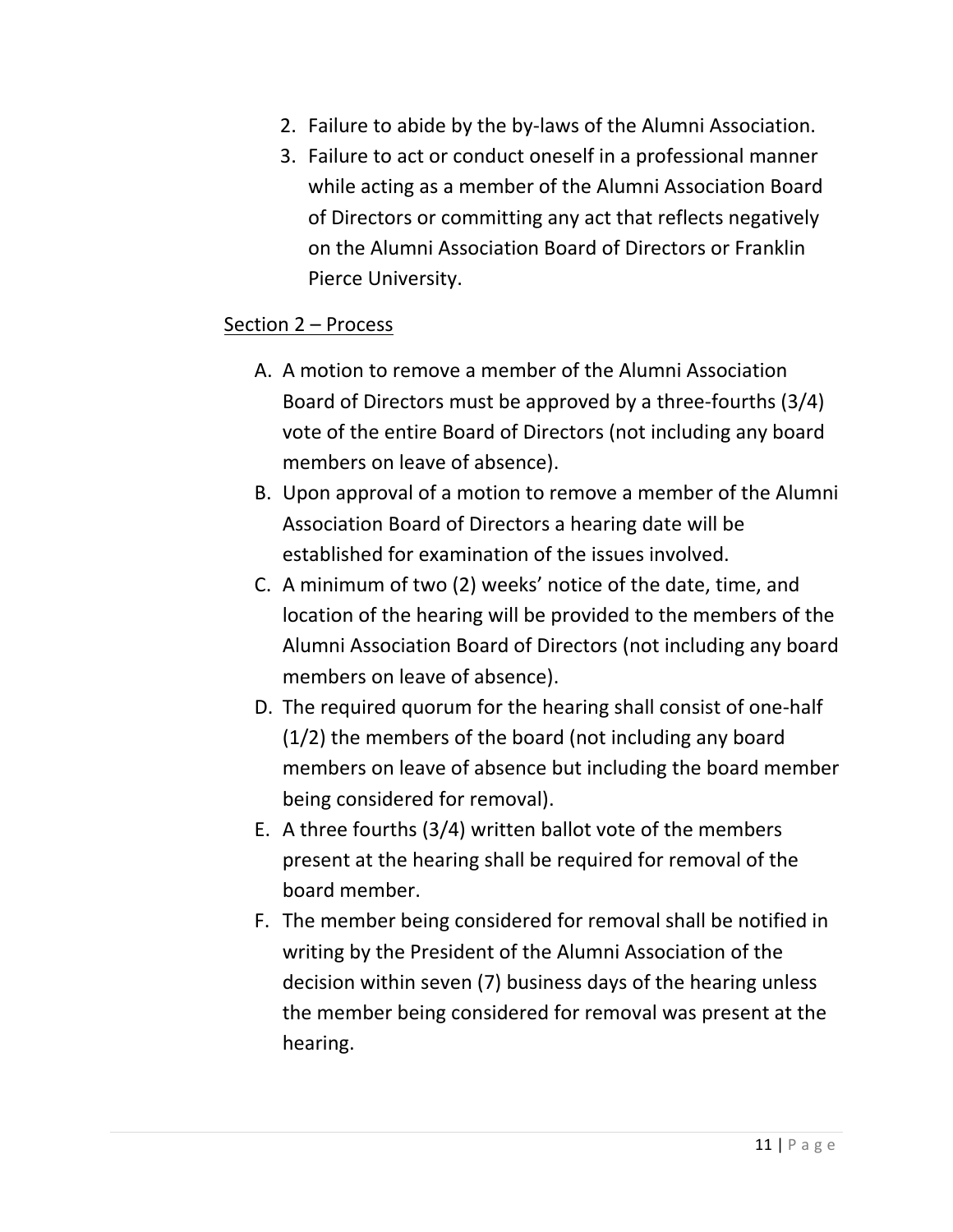G. If the board member is removed than his/her remaining term may be filled by appointment under the procedures specified in Article IV, above.

# **Article VII. Officers of the Alumni Association**

#### Section 1 – Names of Officers

The officers of the Alumni Association shall be the President, Vice-President of External Relations, Vice-President of Academic Relations, Vice-President of Membership, By-laws, and Elections, and the Vice-President of Alumni Reunion Weekend. These officers shall constitute the Executive Committee of the Alumni Association Board of Directors. Other officers may be appointed by the Board of Directors when deemed necessary to execute the objectives and purpose of the Alumni Association.

#### Section 2 – Officer Term Limits

- A. The officers shall be elected for a term of two (2) years.
- B. If the President-elect is serving the last year of his/her first three (3) year term at the time of election, his/her term of office on the Alumni Association Board of Directors shall be extended for the duration of his/her term as President. A President elected under these circumstances will retain his/her eligibility for a second three (3) year term at the end of his/her term as President.
- C. If the President-elect is serving the last year of his/her second three (3) year term at the time of election, he/she must step down from the Alumni Association Board of Directors at the end of his/her term as President for the one (1) year waiting period before being eligible for appointment or re-election to the board.
- D. The officers of the Alumni Association Board of Directors shall be elected for staggering terms so that the entire Executive Committee is not replaced at the same time.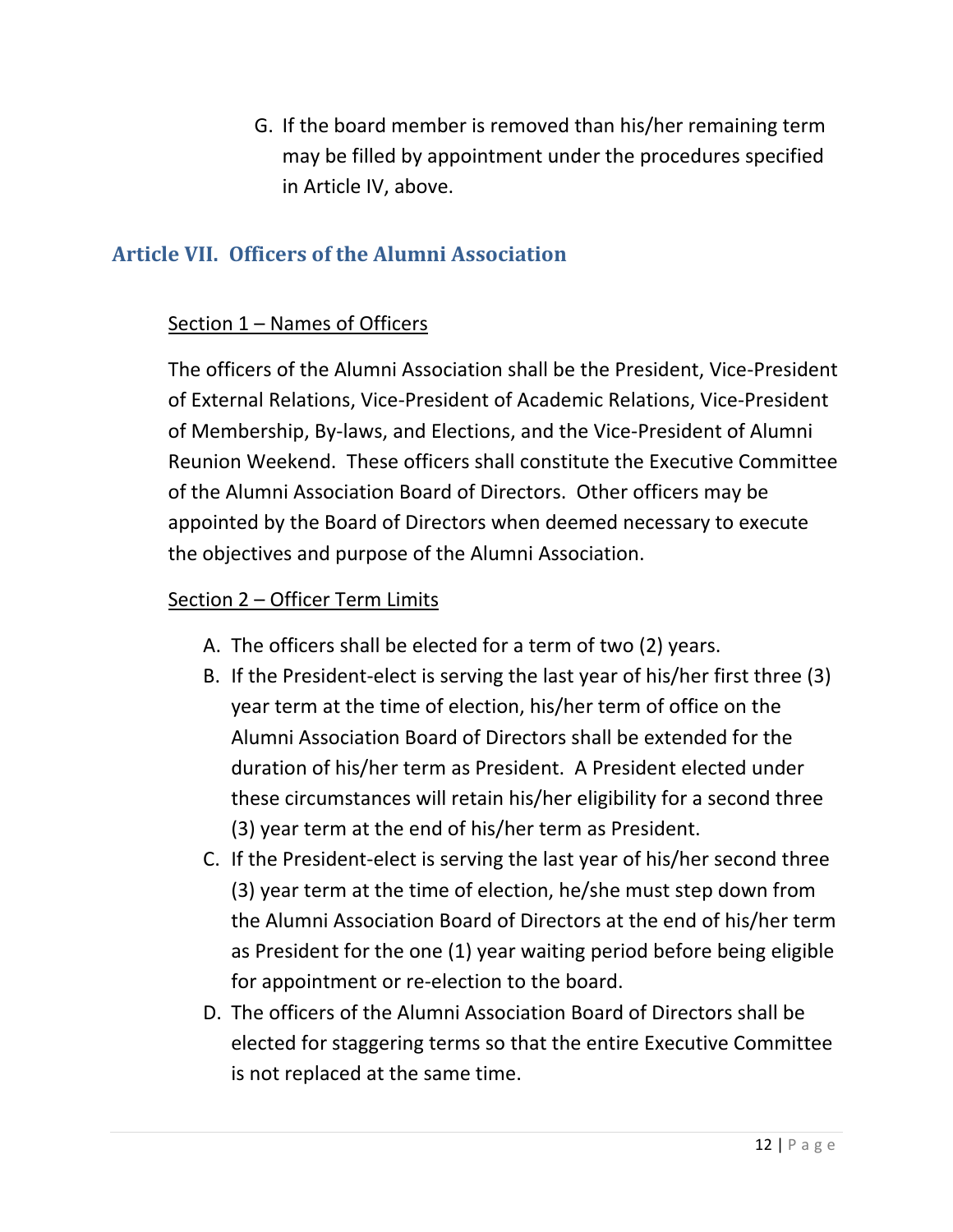#### Section 3 – Election of Officers

- A. Self-nominations for officer of the Alumni Association shall be directed to the Vice-President of Membership, By-laws, and Elections by such date as is announced by the Vice-President of Membership, By-laws, and Elections.
- B. Only Alumni Association Board Members who have served for at least one (1) year are eligible to submit self-nominations for positions as officers of the Alumni Association.
- C. The Membership, By-laws, and Elections Committee shall prepare a ballot for each position where more than one (1) nomination has been received.
- D. The slate of candidates for officer positions shall be sent in writing to the members of the Alumni Association Board of Directors no less than one (1) week prior to the meeting when the voting is to take place along with appropriate biographical information for each candidate.
- E. The election of officers of the Alumni Association shall be held at the same meeting as the election of members of the Board of Directors. A 51% majority of the board members present shall be sufficient for election. In the event of a tie, the President of the Alumni Association shall cast the deciding vote.
- F. If a newly elected officer is not able to take his/her seat the position will be given to the runner-up. If there is no runner-up, the full Alumni Association Board of Directors will fill the position by appointment.

# Section 4 – Responsibilities of the President

- A. Preside at all meetings of the Alumni Association and the Alumni Association Board of Directors
- B. Serve as chair of the Executive Committee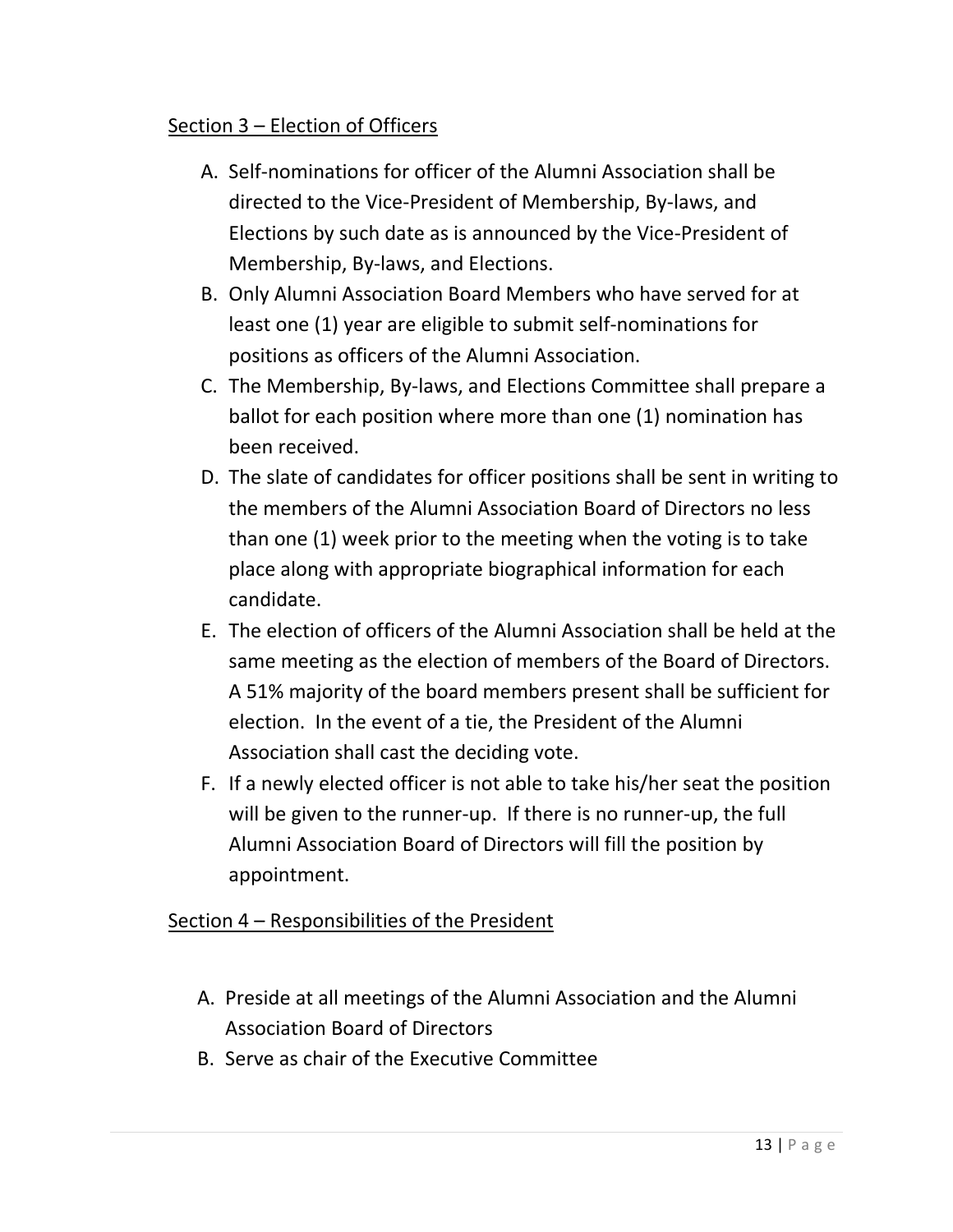- C. Ensure that the members of the Board of Directors fulfill their roles and responsibilities
- D. Represent the Alumni Association at University events as requested
- E. Function as liason between the Alumni Association and the Board of Trustees of the University
- F. Oversee communications to alumni on behalf of the Alumni Association and the Alumni Association Board of Directors
- G. Serve as ex-officio member of all committees of the Alumni Association
- H. The President of the Alumni Association shall only vote on any motion before the Alumni Association Board of Directors in the event of a tie.
- I. Other duties as assigned by these by-laws, directed by the Board of Directors, or requested by the administration of Franklin Pierce University.
- J. At the conclusion of the President's term of office, he or she will remain on the Executive Committee for a period of one year in a non-voting capacity.

# Section 5 – Responsibilities of the Vice-Presidents

- A. Serve as chair of their designated committee with accountability for carrying out the functions of that committee as specified in Article VIII, below
- B. Submit a written report to the President of the Alumni Association no less than two (2) weeks prior to every meeting of the Alumni Association Board of Directors outlining the progress of the committee in meeting its objectives.
- C. Prepare an annual committee report for presentation and discussion at the retreat meeting of the Alumni Association Board of Directors to include the following:
	- 1. Specific goals and action plans for the upcoming program year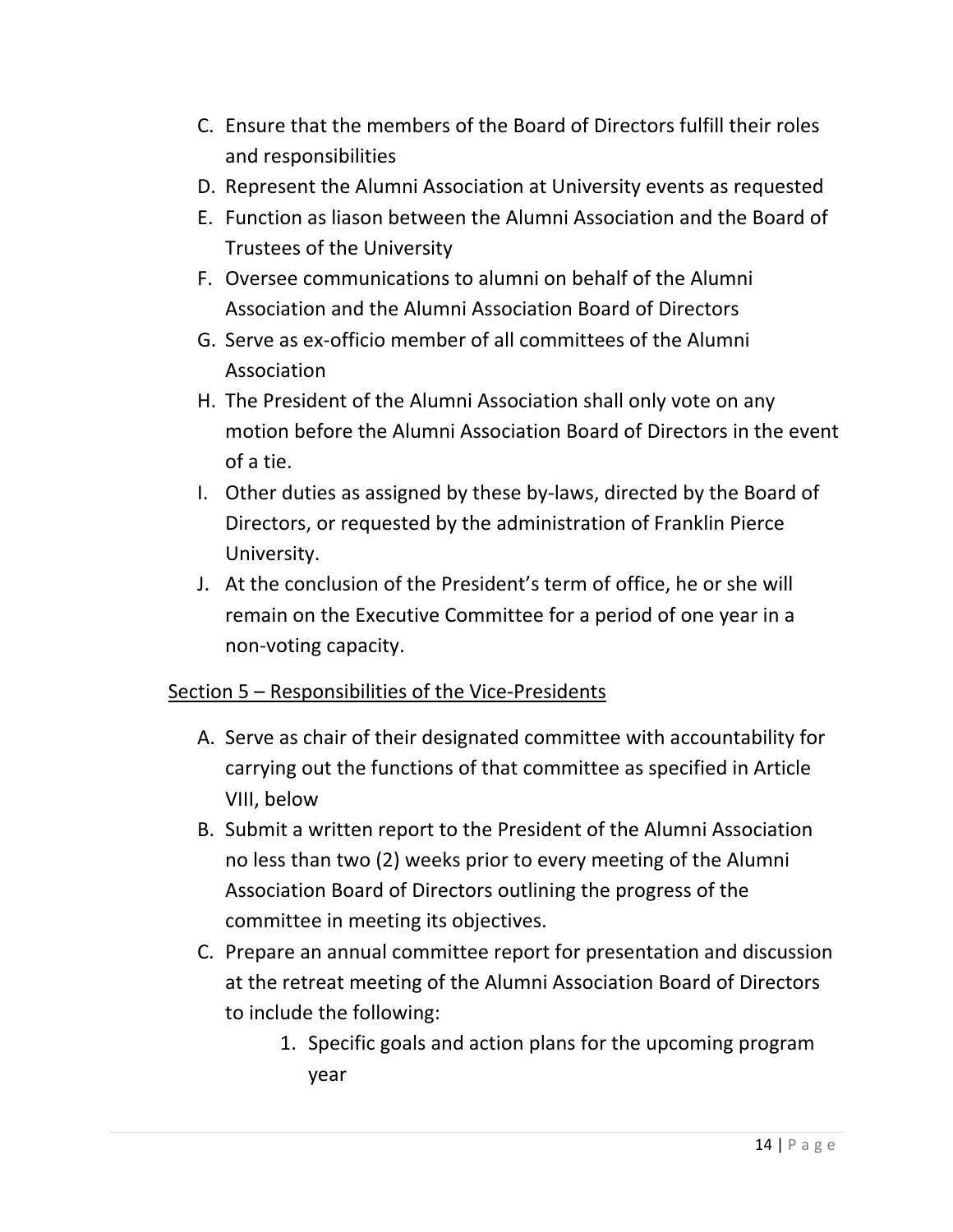- 2. Successes and opportunities evaluated from the previous program year
- D. Represent the Alumni Association at University events as requested

#### Section 6 – Removal

- A. An officer of the Alumni Association may be removed for the same reasons stated in Article VI, Section 1, above, for removal of a director.
- B. A unanimous vote of the Executive Committee is required for removal of an officer, and the removal shall be effective immediately after such vote is taken. The President of the Alumni Association shall notify the removed officer of the reasons for the removal within one (1) week of the vote by the Executive Committee.
- C. Replacement of the officer removed shall be governed by Article IV, Section 3, of these by-laws.
- D. The removed officer shall have the right of appeal to the full Board of Directors. Such appeal must be made in writing to the President within one (1) week of receipt of the written notification from the President. The appeal will be heard at the next regularly scheduled meeting of the Alumni Association Board of Directors. A unanimous vote of the full Board of Directors is required for reinstatement, excluding members of the Executive Committee.

# **Article VIII. Committees of the Alumni Association**

The work of the Franklin Pierce University Alumni Association shall be carried out through the following standing committees. Ad-hoc or special committees may be created as deemed necessary by the Alumni Association Board of Directors.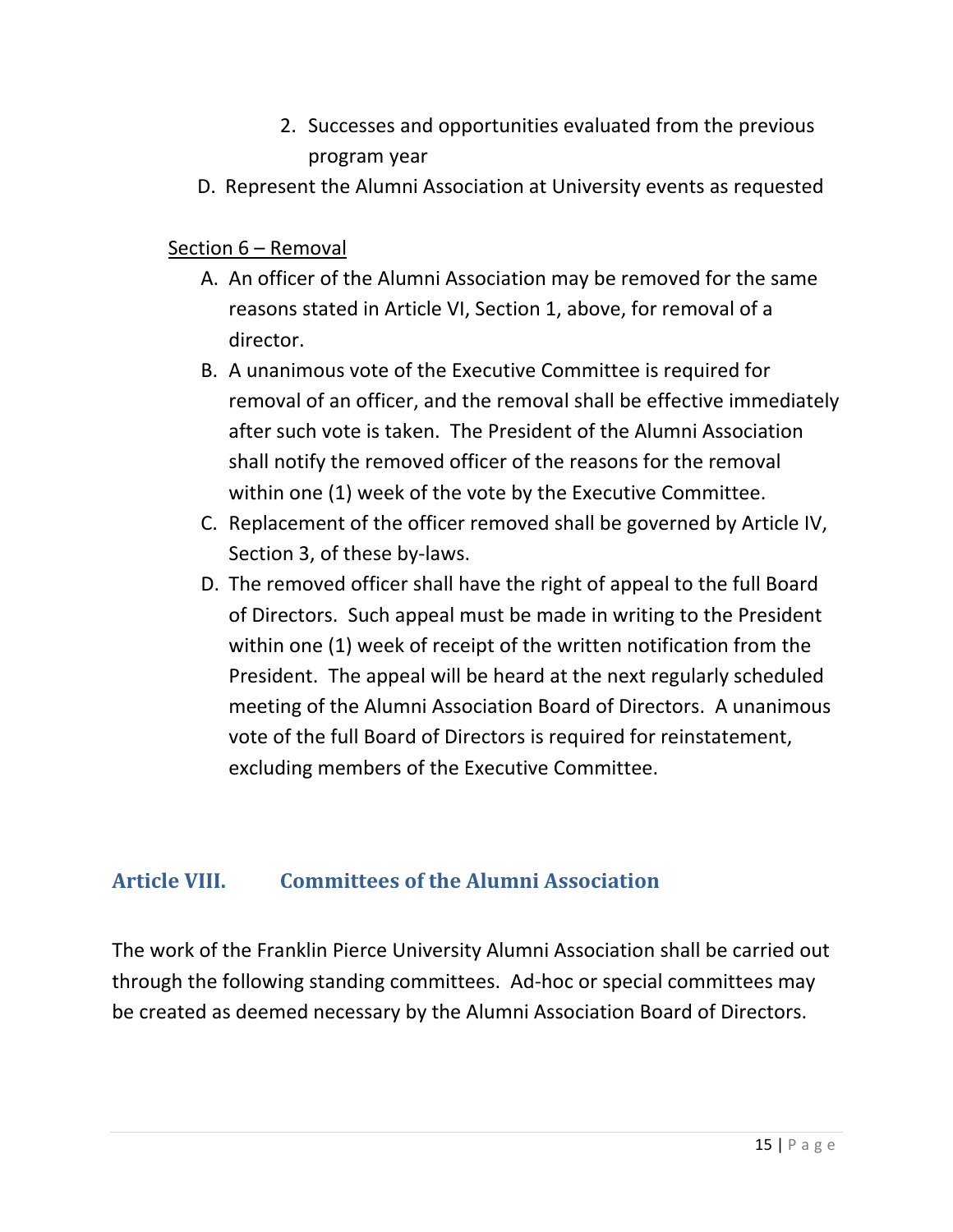#### Section 1 – Committee Membership

- A. Every member of the Alumni Association Board of Directors not on the Executive Committee is required to serve on one (1) standing committee.
- B. Newly elected members of the Alumni Association Board of Directors shall be given the opportunity to choose the committee they wish to serve on (with the exception of the Executive Committee) prior to taking office. The method for accomplishing this shall be determined by the President of the Alumni Association.
- C. Alumni of Franklin Pierce University who are not members of the Board of Directors are eligible to serve as volunteer members of the committees of the Alumni Association with the exception of the Executive Committee

#### Section 2 – Executive Committee

- A. Consists of the officers of the Alumni Association and the Director of Alumni Relations (ex-oficio).
- B. The President of the Alumni Association serves as chair of this committee
- C. Responsible for
	- 1. Serving as liaison with the Alumni Office and other administrators of the University as required
	- 2. Representing the Alumni Association and/or the Alumni Association Board of Directors when requested by the Alumni Office and other administrators of the University as required
	- 3. Meeting periodically to monitor the progress of the Alumni Association and the Alumni Association Board of Directors
- D. A vacancy on the Executive Committee shall be filled as follows:
	- 1. In the event of a vacancy in the office of President, the Executive Committee shall choose a replacement from within the Executive Committee. In the event of a tie vote,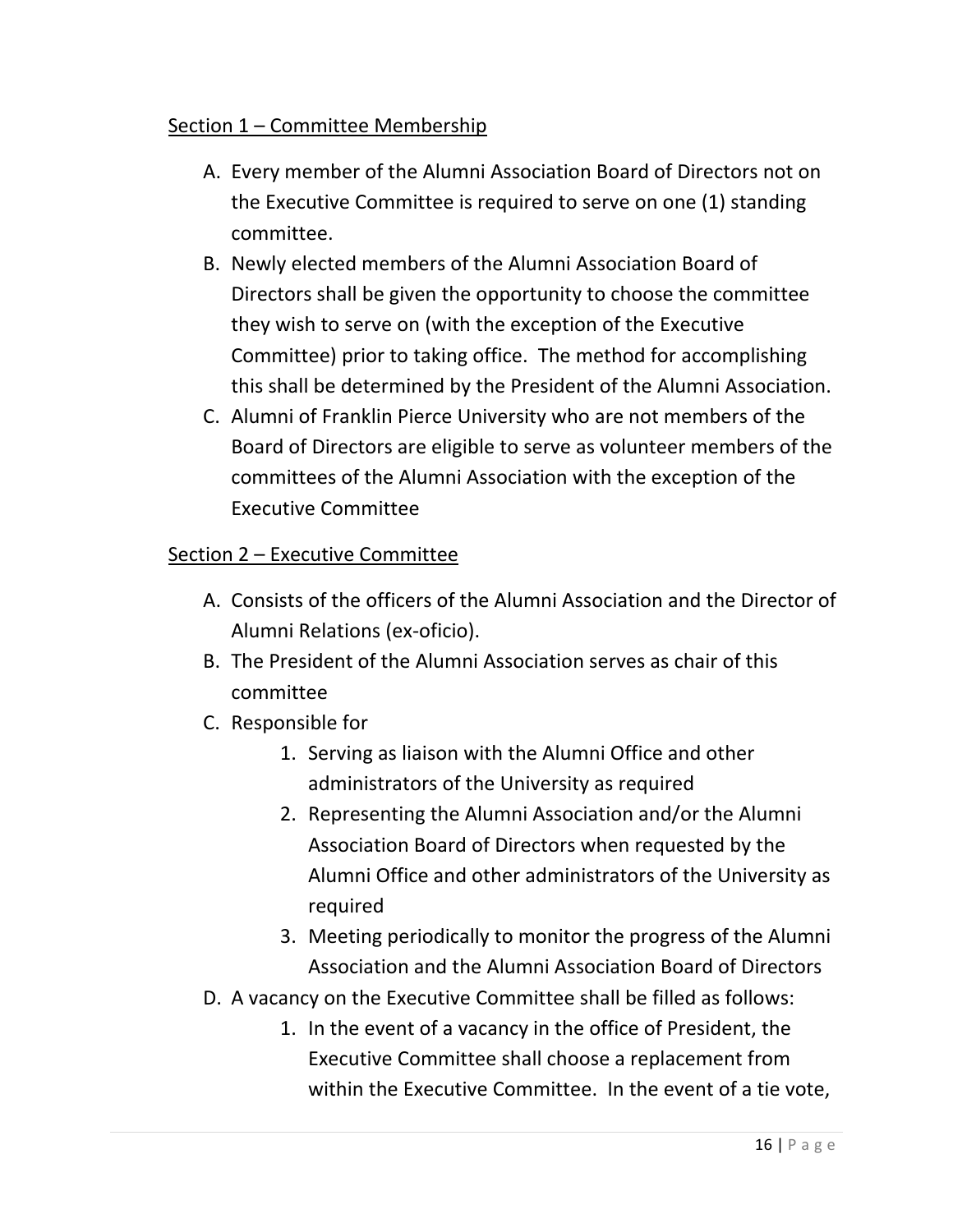the Alumni Relations Director shall break the tie. If the position of President cannot be filled from within the Executive Committee, an election shall be held from within the members of the Alumni Association Board of Directors. Self-nominations for such an election must be submitted to the Vice-President of Membership, By-laws, and Elections within seven (7) business days from the date of announcement of the election. The election shall take place within fourteen (14) days after the close of selfnominations.

2. A vacancy in the position of any Vice-President shall be filled following the procedure in Article IV, Section 3, above, with the exception that the election may be held at the next regular board meeting or at a special meeting as determined by the Executive Committee.

# Section 3 – Academic Relations Committee

- A. The Vice-President of Academic Relations serves as chair of this committee
- B. Responsible for
	- 1. Assisting the Admissions Office when requested in efforts to recruit students
	- 2. In cooperation with the Alumni Office and the Office or Career Planning and Placement, operate the Alumni Association Mentoring Program
	- 3. Plan and present networking opportunities for current students and alumni and encourage participation in such events
	- 4. Collaborate with the Alumni Office and representatives from the College of Graduate and Professional Studies to provide programming for Satellite Campus alumni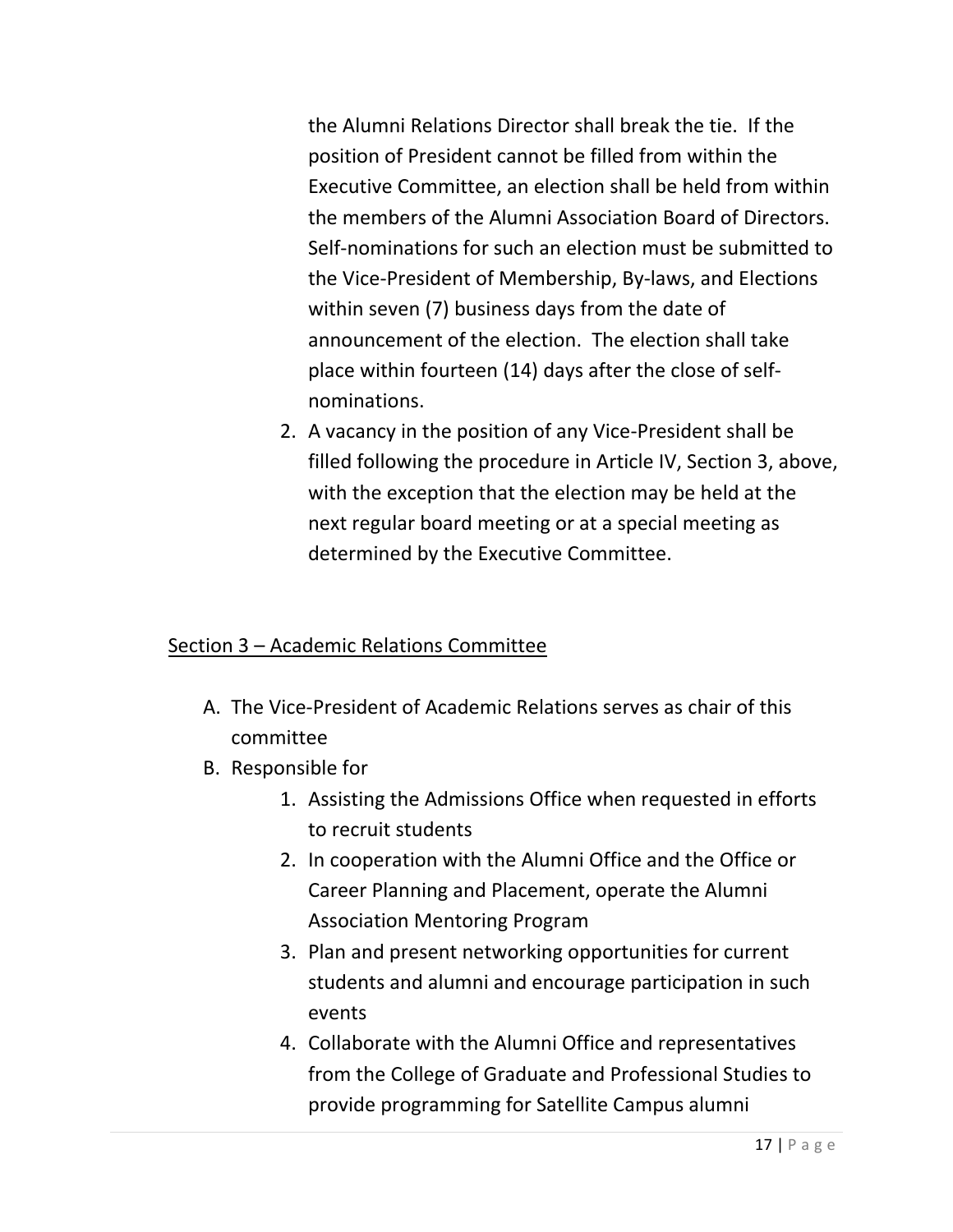5. Manager the Alumni Association Scholarship Program in cooperation with the Alumni Office and the Office of Student Financial Services

# Section 4 – External Relations Committee

- A. The Vice-President of External Relations serves as chair of this committee
- B. Responsible for
	- 1. Assisting the Alumni Office in planning and scheduling of receptions, chapter events, and other special events and engage alumni and friends of the University to attend
	- 2. Managing and monitoring the progress of approved affinity programs in cooperation with the Alumni Office, reporting to the Board of Directors regarding same, and seeking new affinity programs for approval and implementation by the Alumni Office.
	- 3. Providing leadership, oversight, and support to the various Alumni Association chapters in collaboration with the Alumni Office
	- 4. Creating and supporting specialized outreach committees for specific populations of alumni in conjunction with the Alumni Office

# Section 5 – Membership, By-laws, and Elections Committee

- A. The Vice-President of Membership, By-laws, and Elections serves as chair of this committee and also functions as Parliamentarian of the Alumni Association Board of Directors based on Robert's Rules of Order.
- B. Responsible for
	- 1. Proposing or reviewing proposed changes to the by-laws and submitting recommendations for same to the Alumni Association Board of Directors according to Article IX, below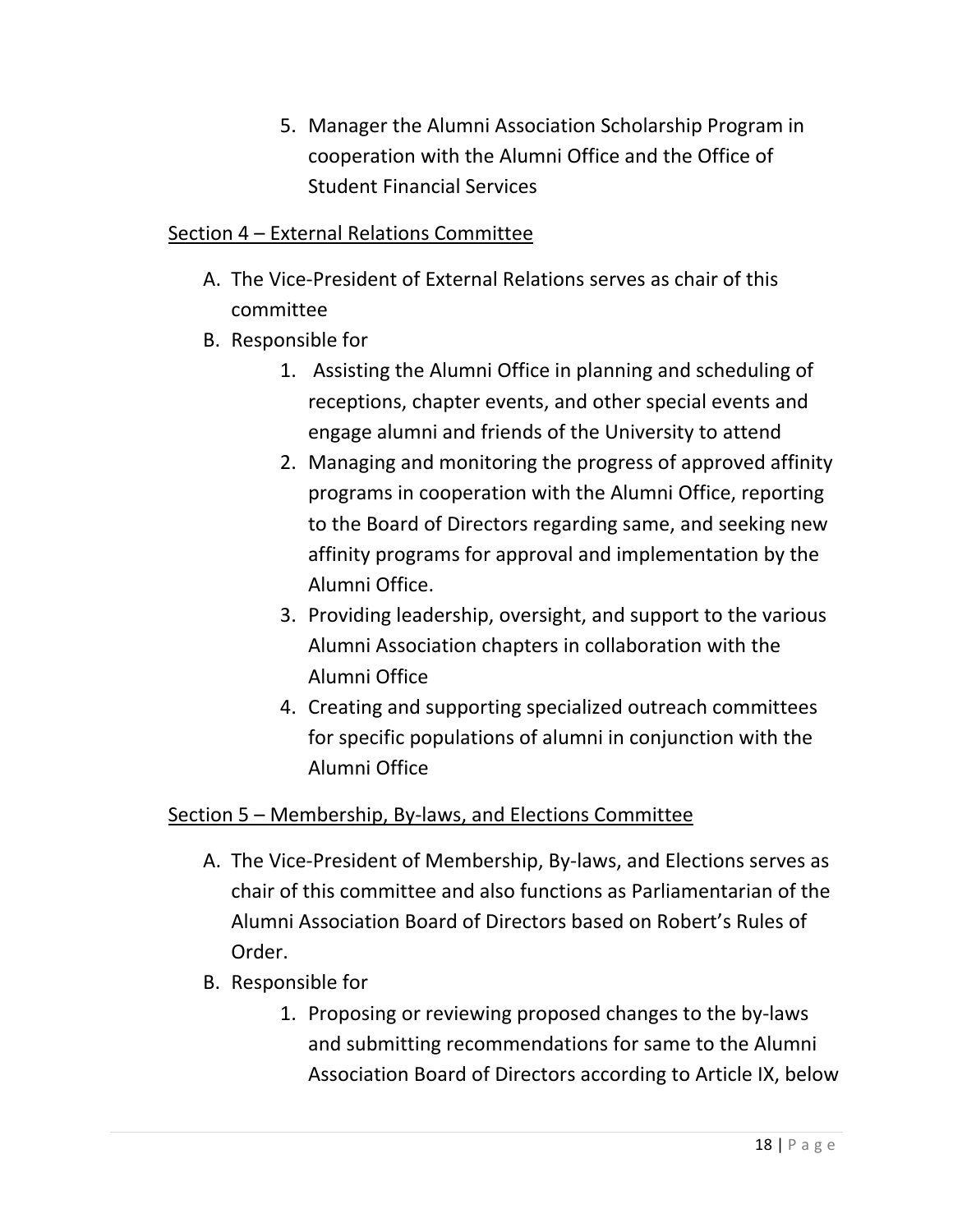- 2. Communicating the by-laws to the alumni through channels deemed appropriate by the Alumni Association Board of Directors and the Alumni Office
- 3. Coordinating nominating efforts for candidates for election to the Alumni Association Board of Directors and as officers of the Alumni Association
- 4. Overseeing the election procedures as specified above in Article V and in Article VII, Section 3
- 5. Making every effort to insure equal representation from each decade of alumni on the Alumni Association Board of Directors
- 6. Working in conjunction with the Alumni Office and the entire Alumni Association Board of Directors to recruit alumni as volunteers for Alumni Association committees and for positions on the Alumni Association Board of Directors.
- 7. Administer the Alumni Association Awards Program, including publicizing, choosing the recipients of, and presenting the Alumni Association Awards. The specific procedures for carrying out these functions shall be determined by the committee.

# Section 6 – Alumni Reunion Weekend Committee

- A. The Vice-President of Alumni Reunion Weekend serves as chair of this committee.
- B. Responsible for
	- 1. Collaborating with the Alumni Office to plan events for Alumni Reunion Weekend
	- 2. Assisting the Alumni Office in engaging alumni to volunteer as class agents and class correspondents as well as to participate in Alumni Reunion Weekend events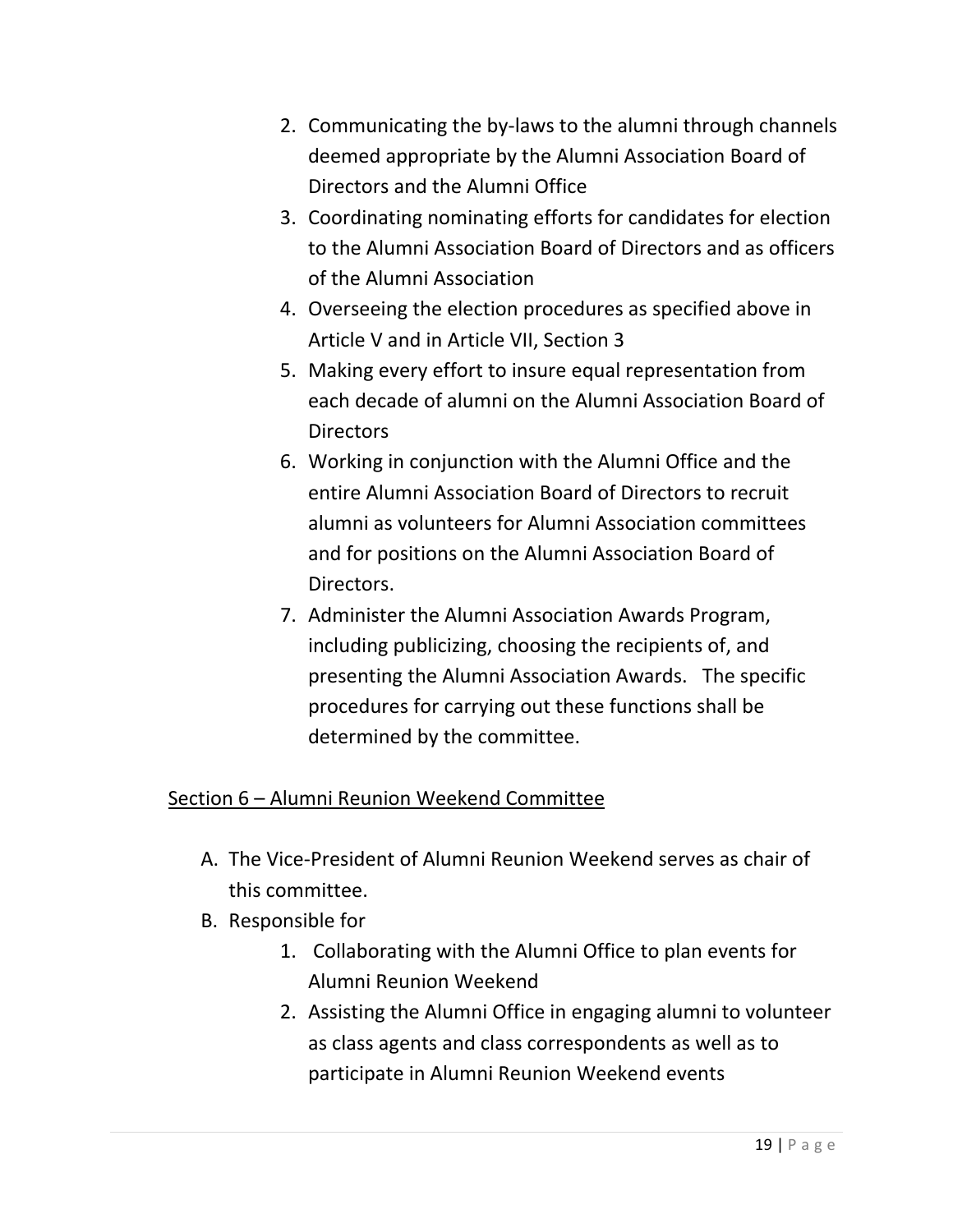3. Actively work with the Alumni Office to support the execution of Alumni Reunion Weekend activities and provide feedback regarding such activities

# **Article IX. Amendment and Suspension of By-Laws**

- A. Any alumnus of Franklin Pierce University may submit a proposed change in these by-laws to the Vice-President of Membership, By-laws, and Elections.
- B. The Membership, By-laws, and Elections Committee shall review proposed changes and determine if the proposed change shall be submitted to the Alumni Association Board of Directors for consideration.
- C. An affirmative vote of two-thirds (2/3) of the Alumni Association Board of Directors is required for approval of a by-law change.
- D. By-law changes approved by the Alumni Association Board of Directors require confirmation by the general membership of the Alumni Association. Such confirmation requires a two-thirds (2/3) vote of alumni attending any of the following meetings:
	- 1. The annual meeting of the Alumni Association
	- 2. A special meeting of the Alumni Association called for the purpose of amending the by-laws in accordance with the provisions of Article III, Section 2, above
	- 3. The Spring Meeting of the Alumni Association Board of Directors where election of members of the Alumni Association Board of Directors occurs.
- E. Any provision of these by-laws may be suspended on a temporary or emergency basis by a two-thirds (2/3) vote of the members of the Alumni Association Board of Directors present at a regular or special meeting. Such suspension shall only be effective for the duration of the meeting at which the suspension occurs.